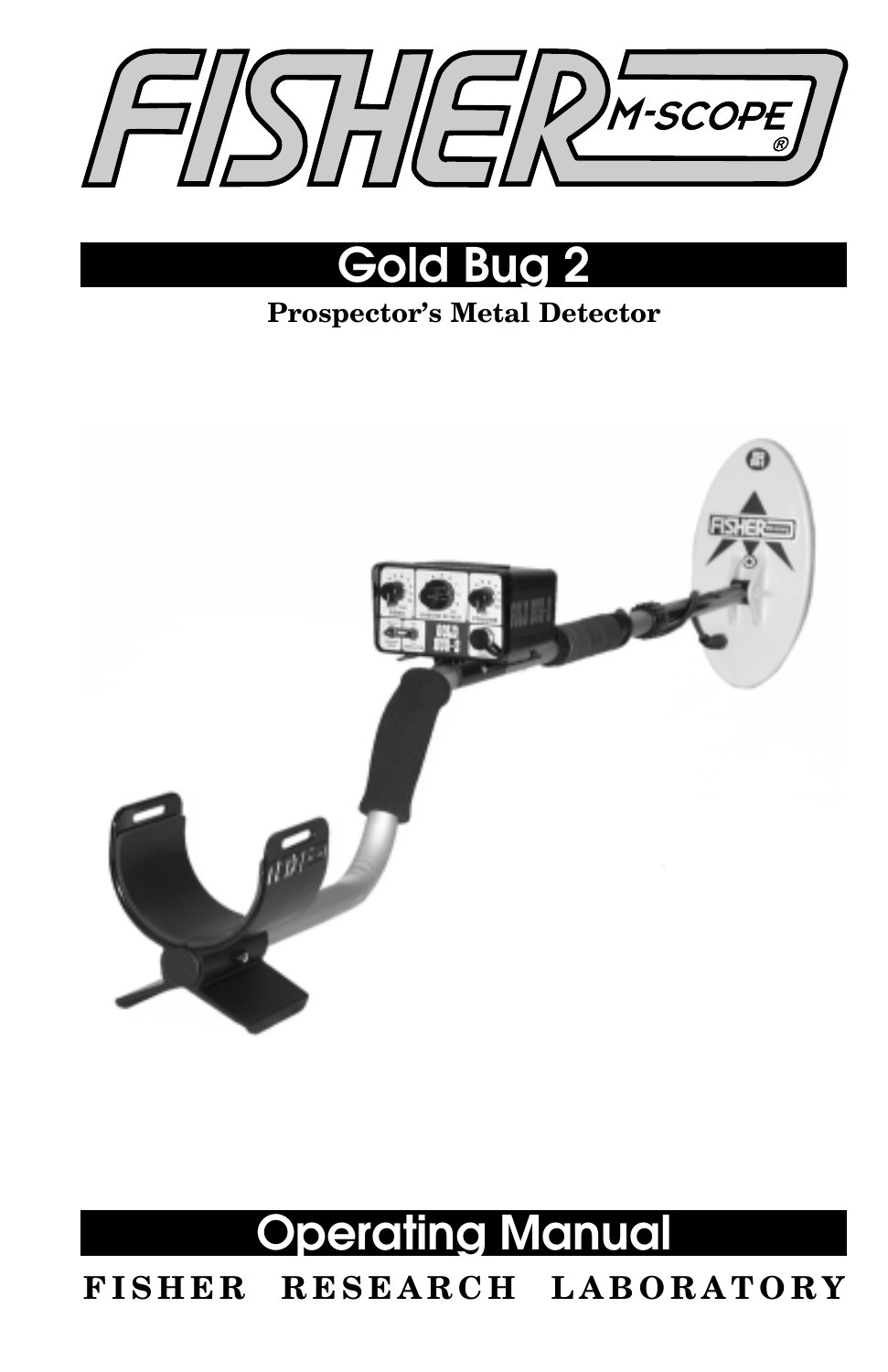## **CONTENTS**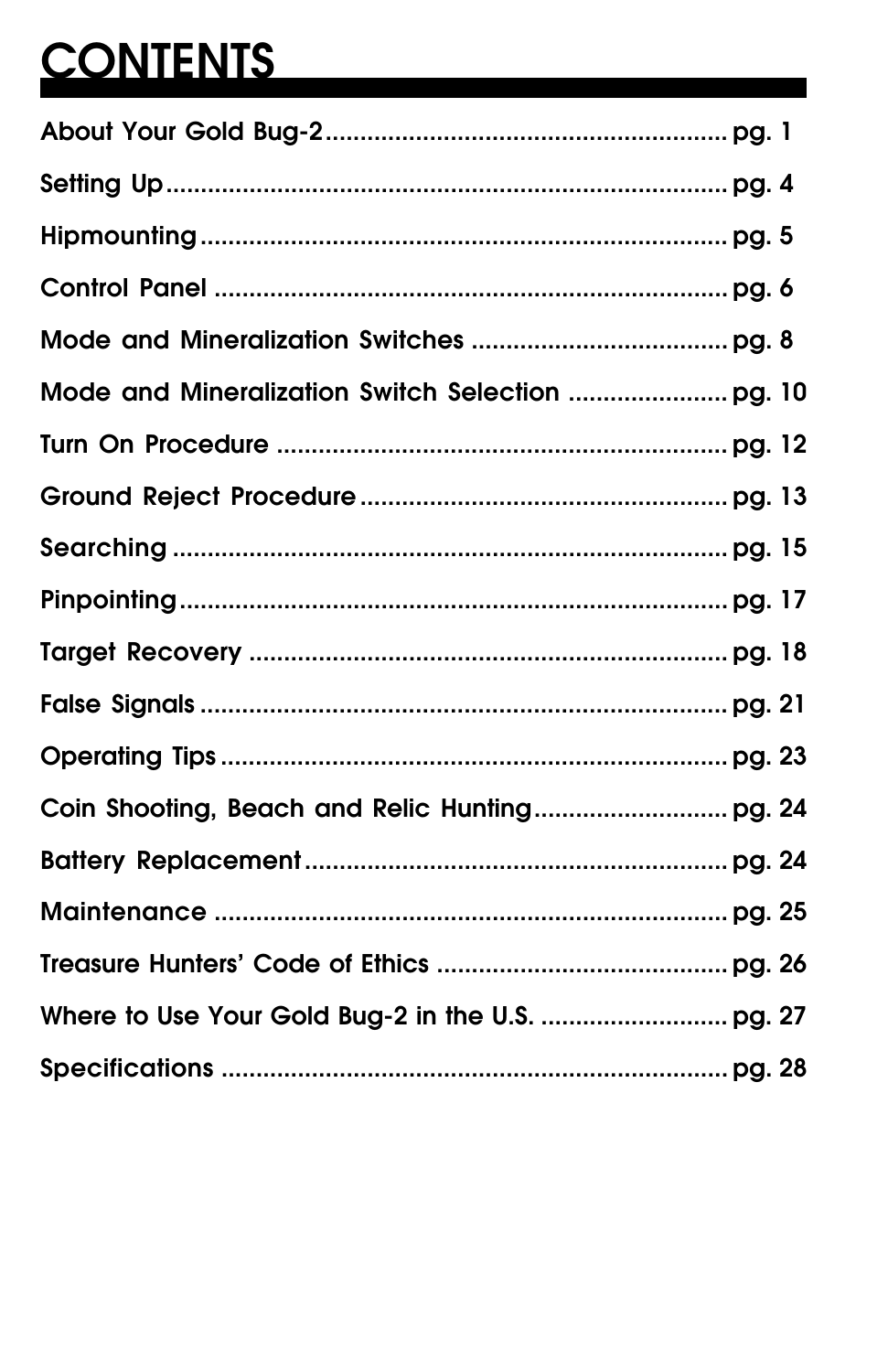## **ABOUT YOUR DETECTOR**

The Fisher Gold Bug, the predecessor to the Gold Bug-2, was designed and engineered by Fisher engineers from the ground up for the sole purpose of finding gold nuggets small gold nuggets, large gold nuggets, deep gold nuggets and gold nuggets in highly mineralized soil. Almost overnight, the Gold Bug became the standard against which all other gold-hunting detectors were compared.

The next generation Gold Bug, the Gold Bug-2, is not meant to be a replacement for the original Gold Bug. Your Gold Bug-2 offers many of the successful features of the Gold Bug as well as some new features, making it a distinctly different detector, but still designed for the sole purpose of finding gold nuggets.

The first and foremost of these new features is the operating frequency of the Gold Bug-2 – 71 kHz. This ultra-high operating frequency is extremely sensitive to small gold nuggets, and it also offers a side benefit. Because the Gold Bug-2 operates at a different frequency, it can be operated near an original Gold Bug without interference.

Also, a new mineralization switch on the Gold Bug-2 can be set for high, normal and low mineralization ground conditions. When set for high mineralization, this new circuitry allows prospectors to hunt in areas previously off-limits due to high ground mineralization or numerous hot rocks. Although the original Gold Bug is known for finding small nuggets in highly mineralized soil, the Gold Bug-2 will set new standards for both size and depth under many soil conditions.

Iron discrimination is another new feature. In the IRON DISC mode, you can identify hot rocks and small trash items like iron nails and other ferrous trash before digging them. Use this mode in extremely trashy areas to check a target for its iron content.

An audio boost mode, another new feature of the Gold Bug-2, makes it easier to find smaller nuggets at greater depths. Already a successful and proven feature of the Fisher QuickSilver line of land and underwater detectors, the audio boost mode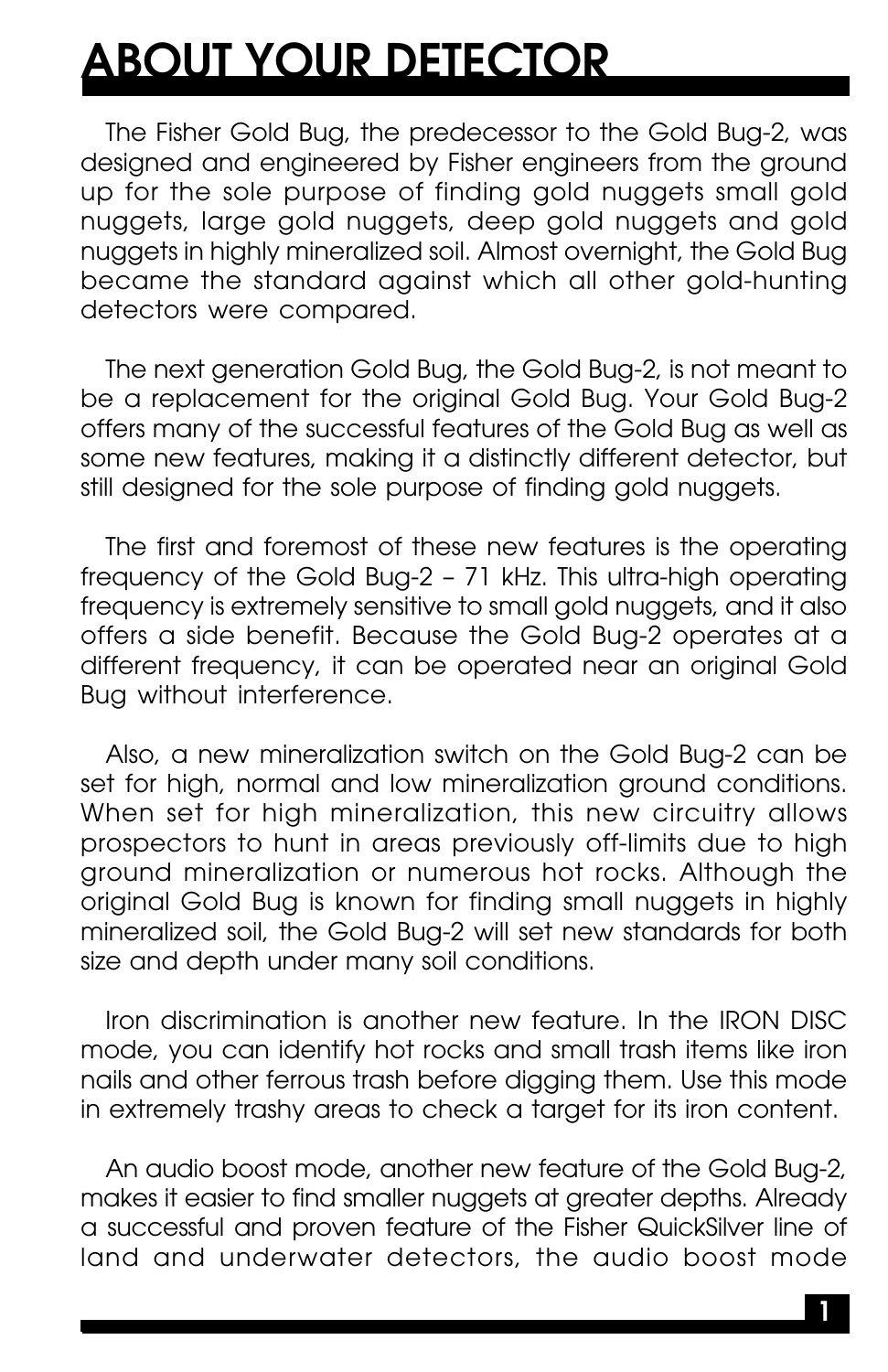#### **ABOUT YOUR DETECTOR**

automatically increases the volume of any faint signal, such as a small or deep gold nugget. It does this without increasing the volume of larger, shallower targets.

Here are some other features of the Gold Bug-2:

- Dust and moisture resistant control box.
- Removable control housing that mounts on your hip and reduces the weight on your arm.
- Drop-in battery compartments for easy battery replacement.
- An elliptical, 10-inch, shielded search coil that's lighter, covers more ground and gets into tighter places than a circular coil.
- Optional 6.5- and 14-inch elliptical search coils.
- Lightweight design, only 2.9 lbs. with cushioned arm rest and foam-grip handle.
- Built-in detector stand.
- Dual-knob, coarse/fine, manual ground-adjust control.
- Double-locking, fiberglass-reinforced, nylon lower stem.
- Quartz-crystal locked electronics.
- Built-in Fisher quality backed by 7**0** years of engineering excellence.

The rest is up to you. You've got the right detector, but you'll have to decide where to search and then put in a lot of long, hard hours searching. And, of course, you're going to have to learn your Gold Bug-2, read this instruction manual carefully and practice often. Drop us a line if you have any questions, comments or exciting gold nugget stories. In the meantime . . .

Happy Hunting! Fisher Research Laboratory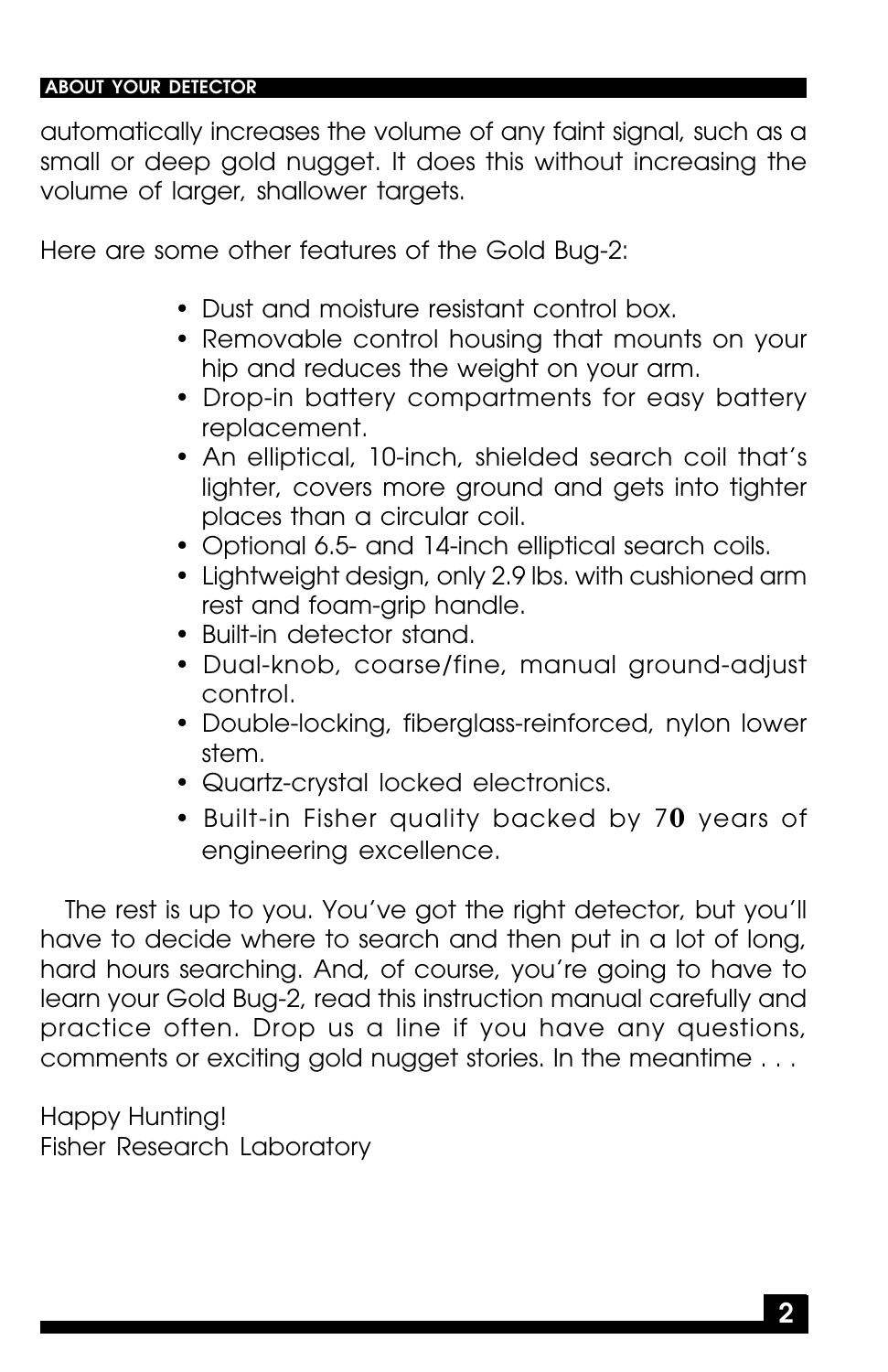

**Figure 1.** Gold bug-2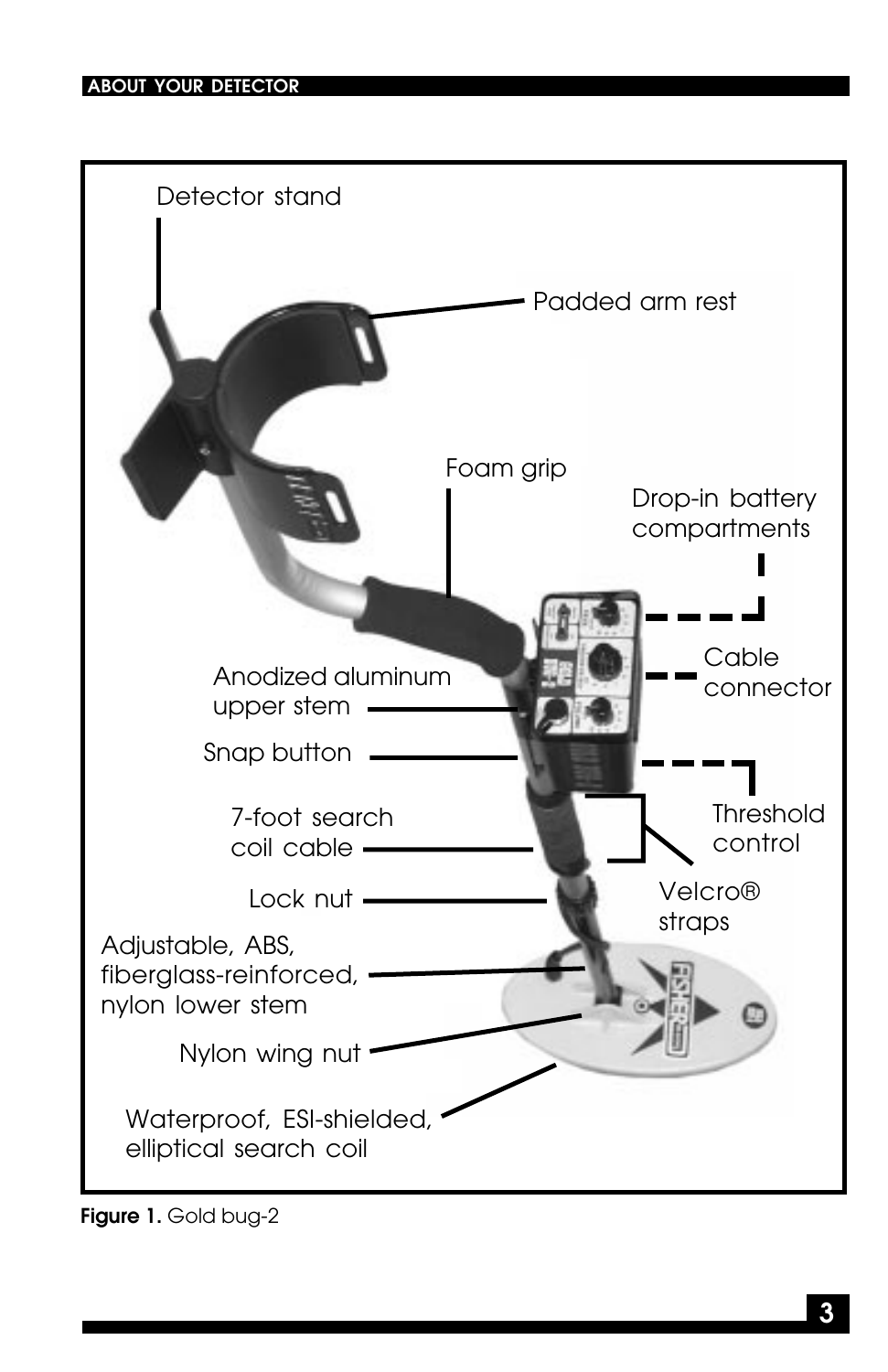## **SETTING UP**

The Gold Bug-2 comes to you just about ready to use. There are only three steps required: sliding the lower stem into the upper stem, connecting the loop coil to the control housing and adjusting the angle of the search coil. Take a look at page 3 and familiarize yourself with the parts of the Gold Bug-2 before proceeding.

- **1.** Unpack your new Gold Bug-2 carefully. Save the carton and inserts – they may come in handy for future storage or shipment.
- **2.** Slip the lower stem into the upper stem (see previous page for Gold Bug-2 diagram).



#### **Figure 2.**

Adjust the stem length and coil angle resting the search coil flat on the ground and about 6 inches in front of your right foot (left foot for left-handers).

- **3.** Adjust the stem length and coil angle so that the search coil rests flat on the ground about 6 inches in front of, and slightly to the right of, your right foot (for left handers, to the left of your left foot). Your arm should be straight and relaxed with your grip held loosely.
- **REMEMBER**: THE LONGER THE SHAFT, THE MORE YOU WILL HAVE TO BEND YOUR ELBOW AND THE SOONER YOUR ARM WILL GET TIRED. THE GOLD BUG-2 IS BALANCED FOR COMFORTABLE SEARCHING IN A TIGHT SEMICIRCLE IN FRONT OF THE OPERATOR.
- **4.** Tighten the lock nut and the nylon wing nut on the search coil.
- **5.** With the stem length properly adjusted, wrap the loop cable tightly around the upper stem and secure it with the two Velcro straps. Connect the cable connector to the control housing.
- **CAUTION:** MAKE SURE THE CABLE IS NOT PULLED TIGHT AT THE CONTROL HOUSING AND THAT YOU HAVE ENOUGH SLACK AT THE SEARCH COIL TO ADJUST IT AT ANY ANGLE.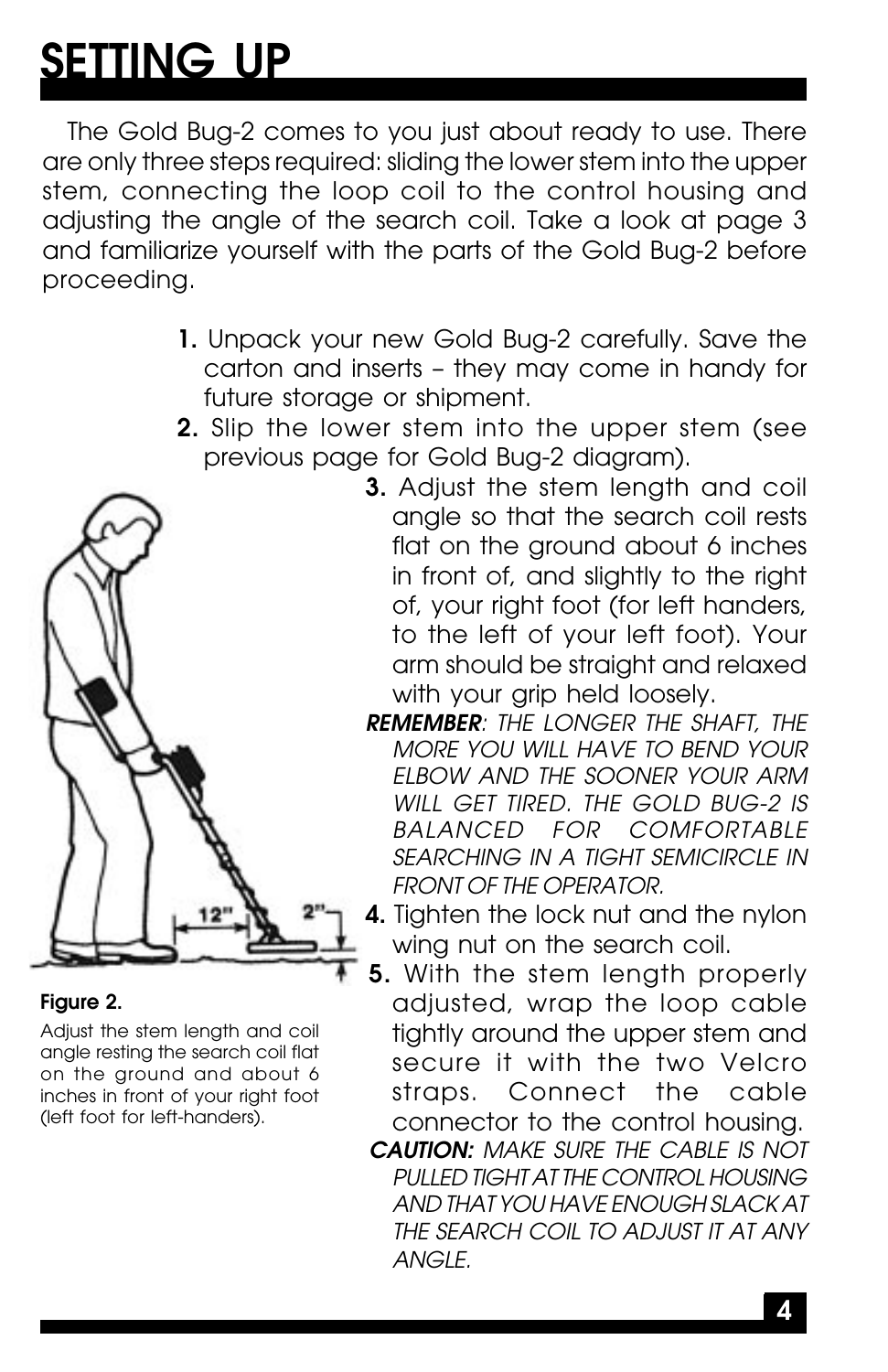- **6.** With the shaft length and coil angle properly adjusted, you should be able to move into your "search" position (as shown on page 4) by leaning forward very slightly and raising your arm (still straight) until the search coil is about 2 inches above the ground and 12 inches in front of your foot. The search coil should be parallel to the ground and may have to be slightly readjusted at this point.
- **7.** If the arm rest is too wide or narrow, you may bend it slightly inward or outward to meet your exact requirements.

## **HIPMOUNTING**

Your Gold Bug-2 is light and extremely well balanced; however, if you're going to be swinging it for more than a few hours, you may want to "hipmount" it by removing the control box and strapping it to your waist. Follow this procedure:



#### **Figure 3.**

The Gold Bug-2 control housing can be hipmounted to reduce weight on the stem and create nearly effortless hunting. Belt loops are provided on the underside of the control housing.

- **1.** Disconnect the cable from the control housing and unwind all but the last 12 inches or so from the stem. Secure the lower end of the cable with a velcro strap at least 12 inches up from the coil. **CAUTION**: MAKE SURE THAT YOU HAVE ENOUGH SLACK AT THE SEARCH COIL
- **2.** Slide the control housing off the handle by holding the hand grip with one hand and pulling the housing toward you with the other hand.
- **3.** Reconnect the cable to the control housing. **NOTE**: It is especially important that the cable connector be installed tightly to prevent false signals during hipmount use. Never tightened with anything but your hands.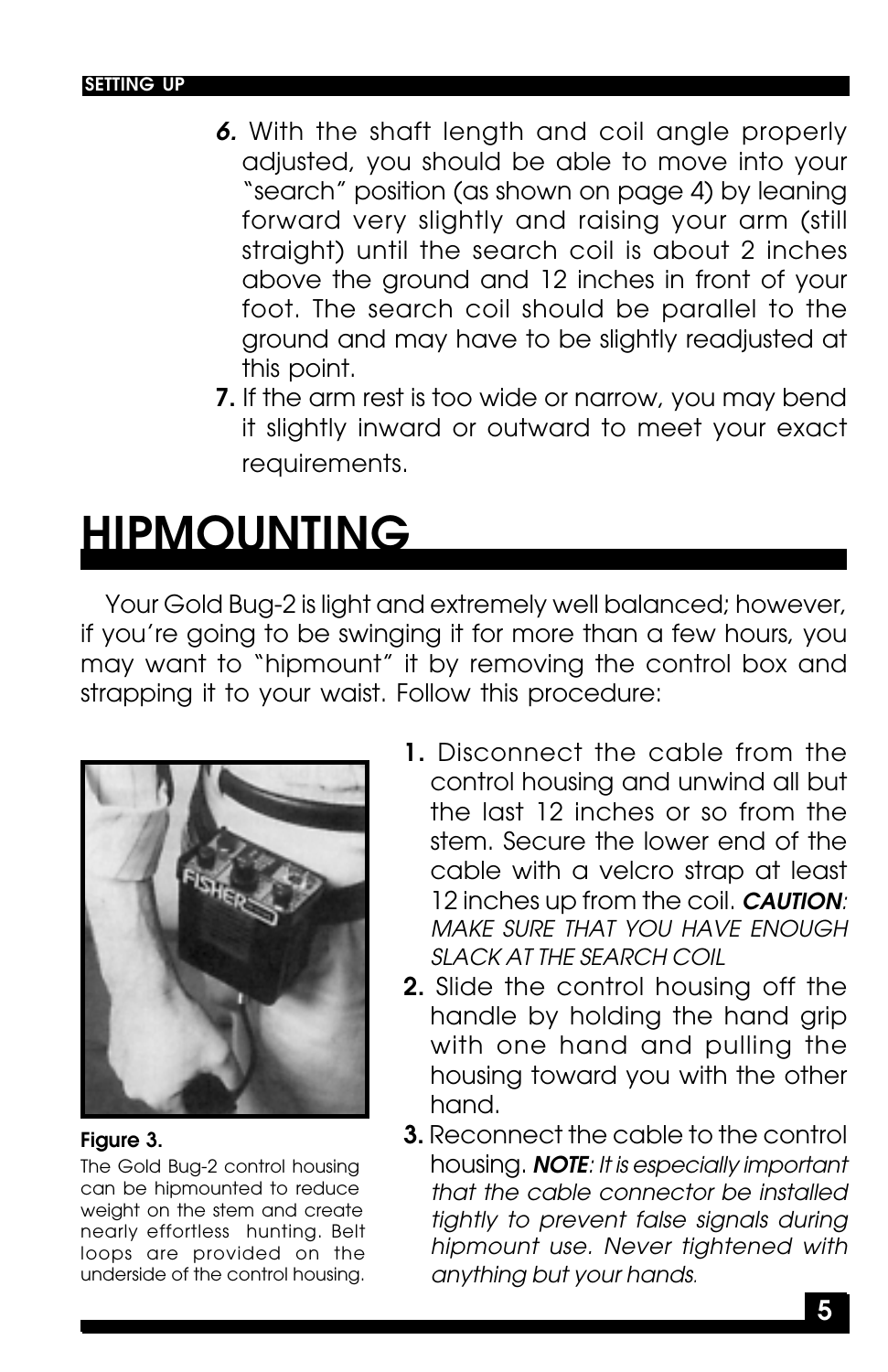#### **HIPMOUNTING**



#### **Figure 4.**

To remove the control housing from the stem, grasp the top of the control box firmly and pull it directly toward the arm rest while holding the Gold Bug-2 handle.

- **4.** Put your belt through the slots on the underside of the housing.
- **5.** Left handers should wear the housing on their right hip and right handers on their left hip.

**NOTE**: if you're working in shallow water, you may want to strap the control housing on your chest in a heavy plastic bag, and seal it tightly around the cable.

## **CONTROL PANEL**



**1. SENS:** This knob adjusts the Gold Bug-2's sensitivity to targets, and it doubles as a battery tester. By increasing the sensitivity, you can detect smaller and deeper targets, however, you'll also pick up more false signals in mineralized soil or in areas of electrical interference. The sensitivity control can also be decreased to cut down on "ground chatter" and/ or electrical interference. Settings less than 5 should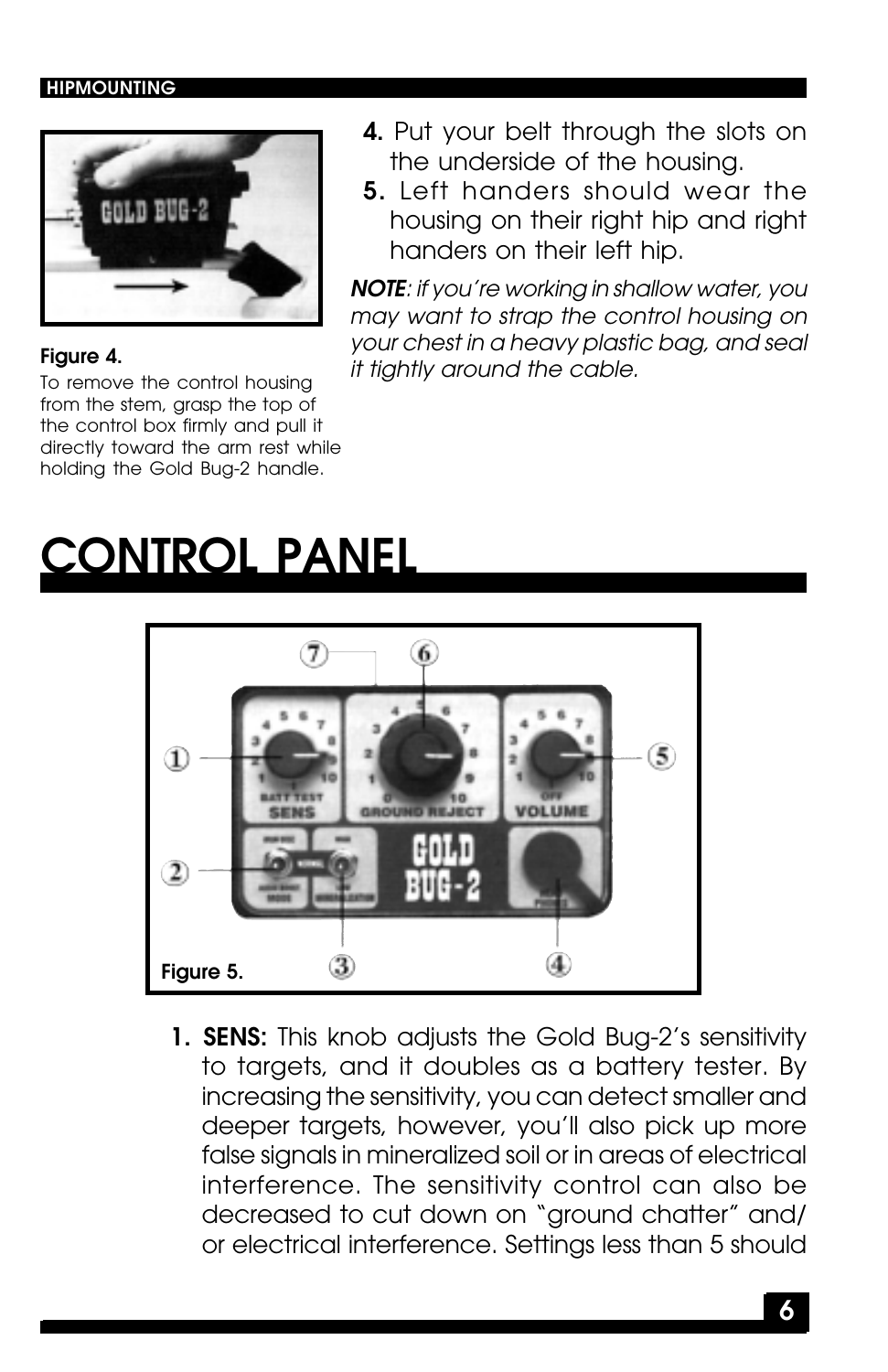not be used unless you have already tried switching to a higher mineralization setting. In the extreme counterclockwise position, the SENS control doubles as a battery tester. A loud tone indicates good batteries, and a faint tone tells you it's time to change the batteries.

- **2. MODE:** This is a three-position toggle switch that can be set to IRON DISC, NORMAL or AUDIO BOOST. (See the next section, "Mode and Mineralization Switches," for details.)
- **3. MINERALIZATION:** This three-position toggle switch has settings for varying levels of ground mineralization: HIGH, NORMAL and LOW. (See next section, "Mode and Mineralization Switches," for details.)
- **4. HEADPHONES:** This jack accepts most stereo and mono headphones with 1/4-inch plugs. When using headphones with a stereo/mono switch, put the stereo/mono switch in the stereo position. Although your Gold Bug-2 is equipped with a dust and moisture resistant speaker, we recommend that you always wear headphones while hunting to maximize the number of targets you hear. Furthermore, we recommend our Fisher Phones, which enhance faint-target response by blocking out unwanted external noises, such as wind and vehicle sounds. To plug in your headphones, unplug the detachable seal and plug in your headphone jack. When not using headphones, be sure to keep the seal plugged into the HEADPHONES jack to keep dust and moisture out of the control housing.
- **5. VOLUME:** This knob turns the power on and adjusts the signal-response volume. If you're wearing headphones with independent volume controls, set your Gold Bug-2 VOLUME control to 10 and decrease the volume of your earphone controls to a comfortable level. This will ensure the hottestpossible signal from your Gold Bug-2.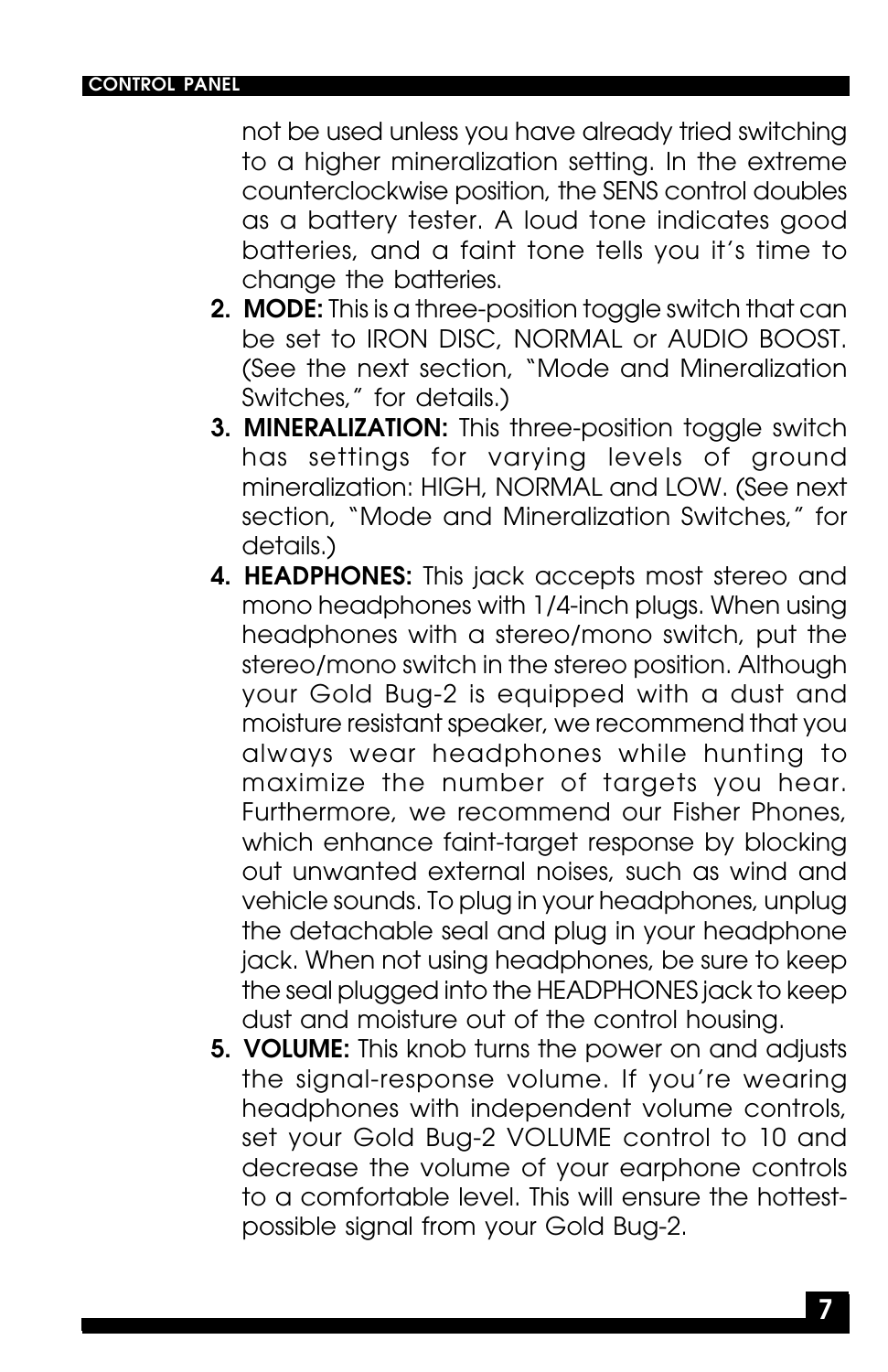#### **CONTROL PANEL**

- **6. GROUND REJECT:** This dual-knob control is used to electronically tune the search coil to prevailing ground-mineralization conditions. The small knob on top only makes one revolution and is used for coarse adjustments. It has 25 fixed positions. The large knob on the bottom is for fine-tune adjustments and is capable of 16 turns and an infinite number of positions.
- **7. THRESHOLD:** This metal shaft is located on the rear of the control housing. It's purposely small and out of the way to avoid accidental adjustment. The threshold control adjusts the level of your threshold tone, which is set to a continuous, faint tone.

### **MODE AND MINERALIZATION SWITCHES**

The mode switch on your Gold Bug-2 offers three different operating modes: IRON DISC, NORMAL and AUDIO BOOST. Each mode offers its own advantages and disadvantages in any given situation. It's up to you to find the right setting for each of the ground conditions you encounter.

Regardless of the MODE or MINERALIZATION settings, your Gold Bug-2 always operates in a motion mode, meaning the search coil must be in motion to detect a target.



#### **Figure 6.**

The two toggle switches on your Gold Bug-2 enable you to search in just about any kind of ground condition. The trick is learning which combination of settings is right for each ground condition.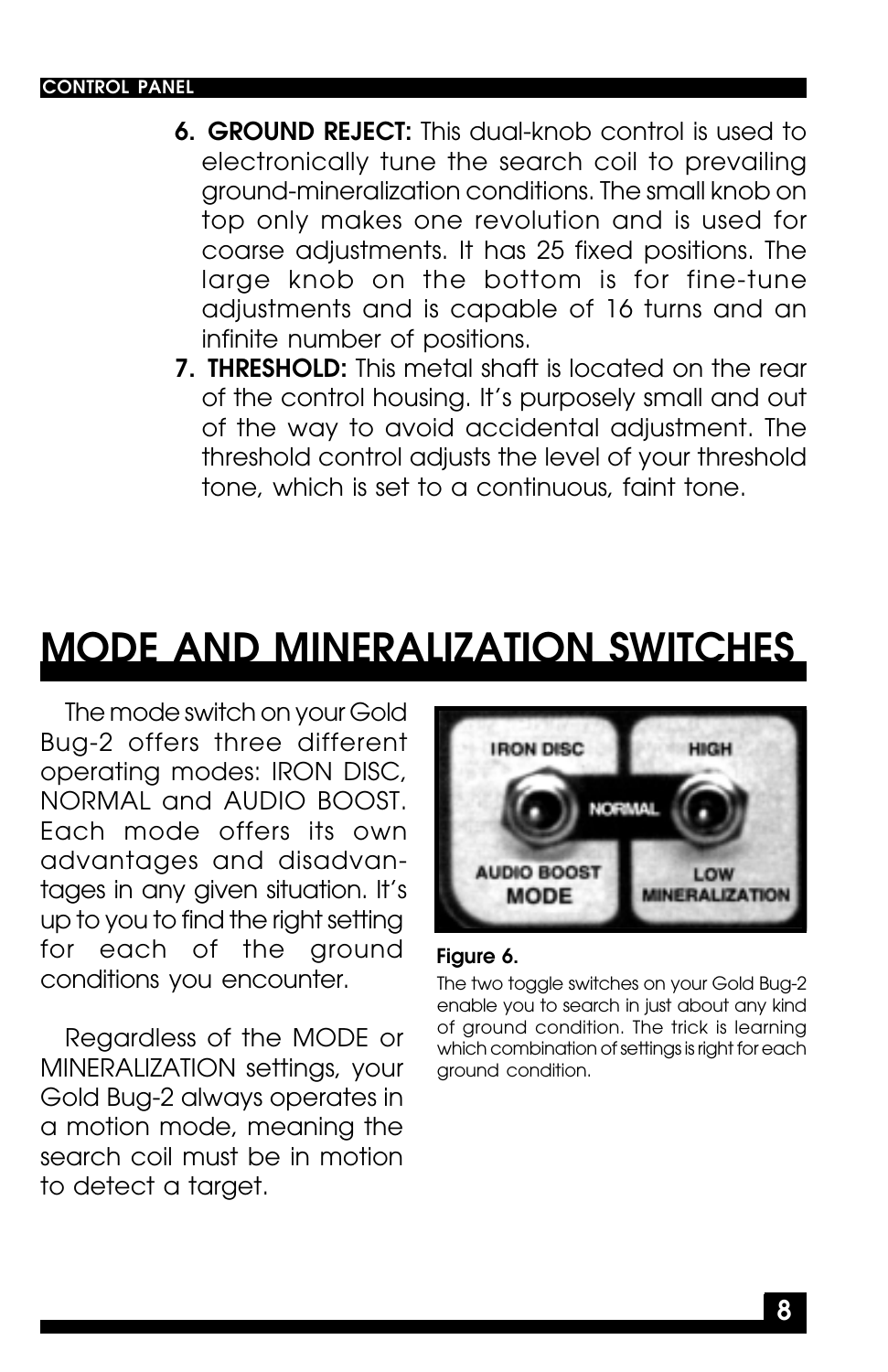The MINERALIZATION switch adjusts your Gold Bug-2 for ground conditions. It does this by decreasing or increasing the sensitivity (or gain) of your Gold Bug-2. Unlike the SENSITIVITY control, the MINERALIZATION switch also affects the retune speed, which is the amount of time it takes for your Gold Bug-2 to automatically retune itself after the search coil has passed over a target. A fast retune speed means a quick response to targets. **MoDEMUREATERITION** Swifter the MINERALIZATION conditions. H conditions that the sensitivity control of the SMS (or game) of your Gold Bug-2. Unlike the SENSITUMY control, the NOME AUTHOM (MINERALIZATION swifth dso offects

The following is a brief description of the MODE and MINERALIZATION settings.

- **1. NORMAL MODE:** This is an all-metals, autotune search mode used for most nugget-hunting conditions. The sensitivity is normal and the retune speed is fast.
- **2. AUDIO BOOST MODE:** In this mode, your Gold Bug-2 automatically amplifies faint target sounds. At volume levels above 7, faint target sounds continue to get louder while loud, shallow target sounds remain constant.
- **3. IRON DISC MODE:** This mode ignores hot rocks and small ferrous objects. It also features a very sharp target response. An independent mode, the IRON DISC mode is unaffected by the settings of the MINERALIZATION, GROUND REJECT and THRESHOLD controls.
- **4. NORMAL MINERALIZATION:** With the MINERALIZATION toggle switch in the NORMAL position, the sensitivity of your Gold Bug-2 is optimum for most gold-bearing soils. The retune speed is fast.
- **5. LOW MINERALIZATION:** This setting is used for ideal conditions – areas with few hot rocks, little black sand, low ground mineralization and little trash. The LOW MINERALIZATION setting provides better sensitivity and slower retune speed for better response to smaller, deeper nuggets.
- **6. HIGH MINERALIZATION:** In this position, the sensitivity of your Gold Bug-2 is reduced to allow operation in areas of extreme mineralization. The retune speed is fast.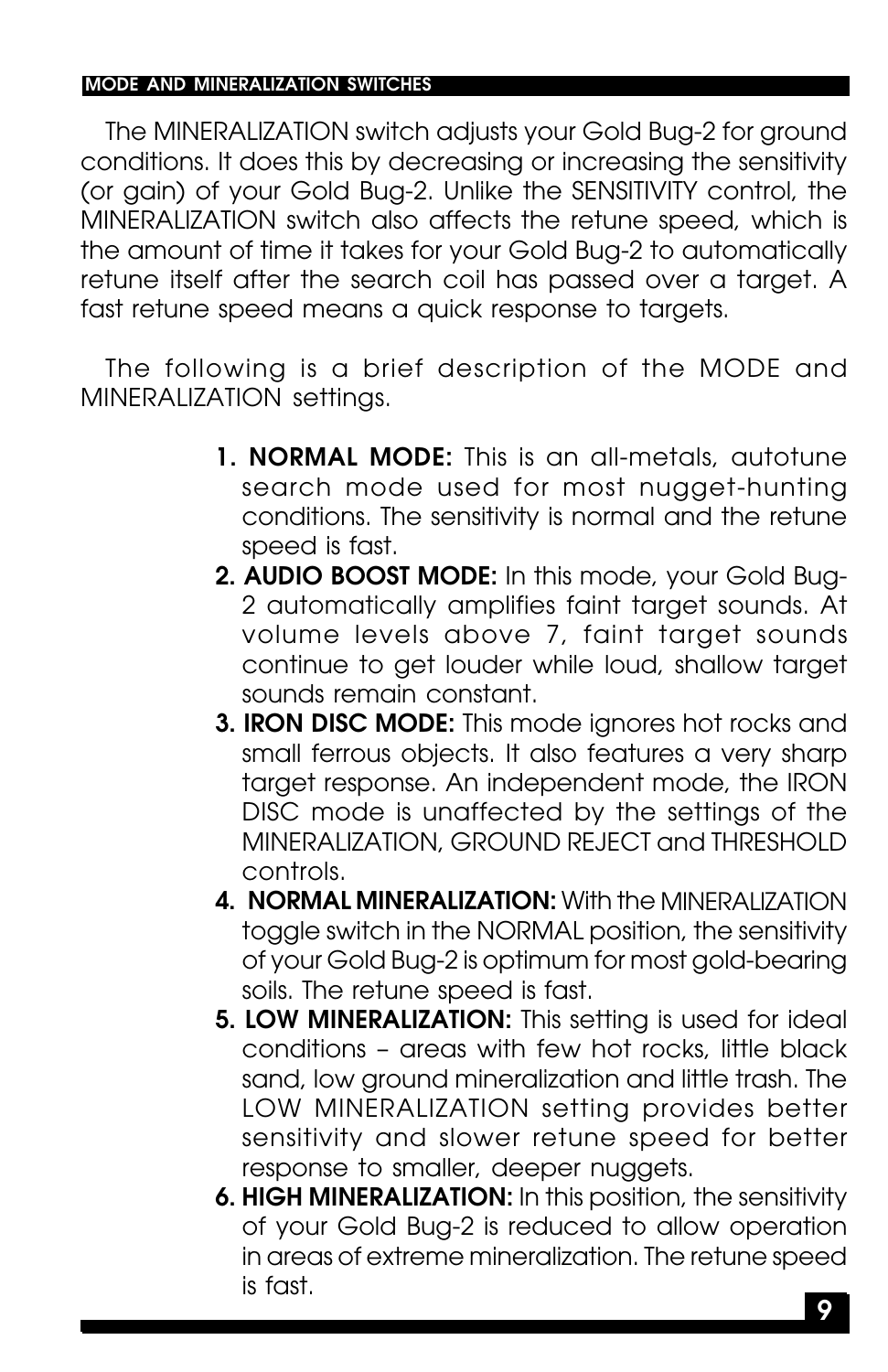### **MODE AND MINERALIZATION SWITCH SELECTION**

The chart below shows how your Gold Bug-2's sensitivity and ability to operate in mineralized soil is affected by each combination of MINERALIZATION and MODE toggle-switch settings.



In either the AUDIO BOOST or NORMAL MODE, the Gold Bug-2's sensitivity decreases as you increase MINERALIZATION settings from LOW to HIGH.

### **MINERALIZATION SWITCH**

In general, you should start searching with the MINERALIZATION switch set to LOW. If you are getting too much "ground chatter" even after adjusting the GROUND REJECT in the LOW MINERALIZATION mode, try reducing the sensitivity slightly or set the MINERALIZATION switch to NORMAL. If that doesn't do the trick, set the MINERALIZATION to HIGH and readjust the GROUND REJECT control. If there is still to much "ground chatter," reduce the SENSITIVITY .

In the LOW MINERALIZATION setting, the search-coil response (retune speed) is slow and the circuit gain (amplification) is high. In the NORMAL MINERALIZATION setting, search-coil response is quick and the circuit gain is reduced slightly. In the HIGH setting, response is quick and the gain is further reduced.

Moist, alkali soil conditions will usually require use of the NORMAL or HIGH MINERALIZATION settings. Heavy, black sand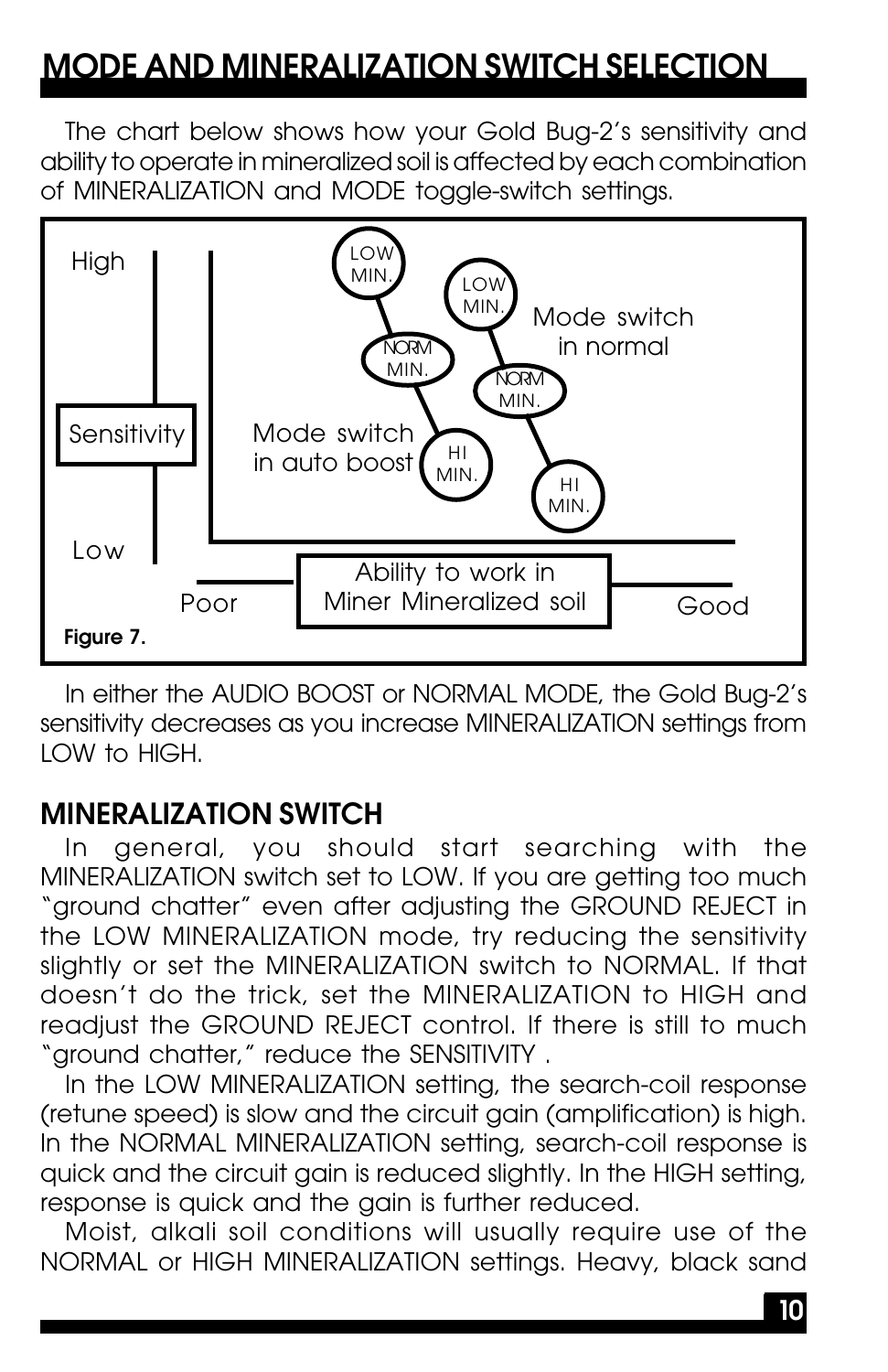conditions will usually require the HIGH MINERALIZATION setting.

### **IRON DISCRIMINATION MODE**

Don't search in the IRON DISC mode unless the area is heavily littered with iron trash. This mode is better used by hunting in the NORMAL or AUDIO BOOST modes and switching to the IRON DISC mode only to identify a strong target response. Don't trust the IRON DISC mode to correctly I.D. weak target sounds. Targets already dug can also be checked for their gold content by using the IRON DISC mode. Swing the object past the search coil, holding it in your fingers or in a plastic scoop. If it is a "hot rock" or small ferrous object, there will be no sound. Some iron objects chirp or click. If it is nonferrous metal such as gold, your Gold Bug-2 will give a solid "beep."

Unlike the AUDIO BOOST and NORMAL modes, the IRON DISC mode is unaffected by the SENSITIVITY control and threshold settings. Also, unlike the other modes, the IRON DISC mode operates without an audible threshold hum.

> **NOTE:** Some faint static and occasional chatter is normal in this mode. If you are running your sensitivity too high for ground conditions (heavy mineralization, trash and or hot rocks) you may experience a constant, loud chatter as you sweep.

### **AUDIO BOOST MODE**

In this mode, weak signals are louder than in the NORMAL mode, but maximum loudness of strong signals is the same. The primary purpose of the AUDIO BOOST mode is to help you hear weak signals when there is interfering noise from wind, mining equipment, vehicles, etc. Also, if you prefer using the speaker (most people use headphones), you may prefer the AUDIO BOOST mode even in quiet conditions.

Hunting in the AUDIO BOOST mode is best when the area has few trash items, hot rocks and low ground mineralization. In areas with many false signals, the AUDIO BOOST mode will amplify them as well as signals from gold nuggets. The AUDIO BOOST mode can also be used to recheck a disappearing signal, or to check a faint signal to see if it sounds like a hot rock in AUDIO BOOST.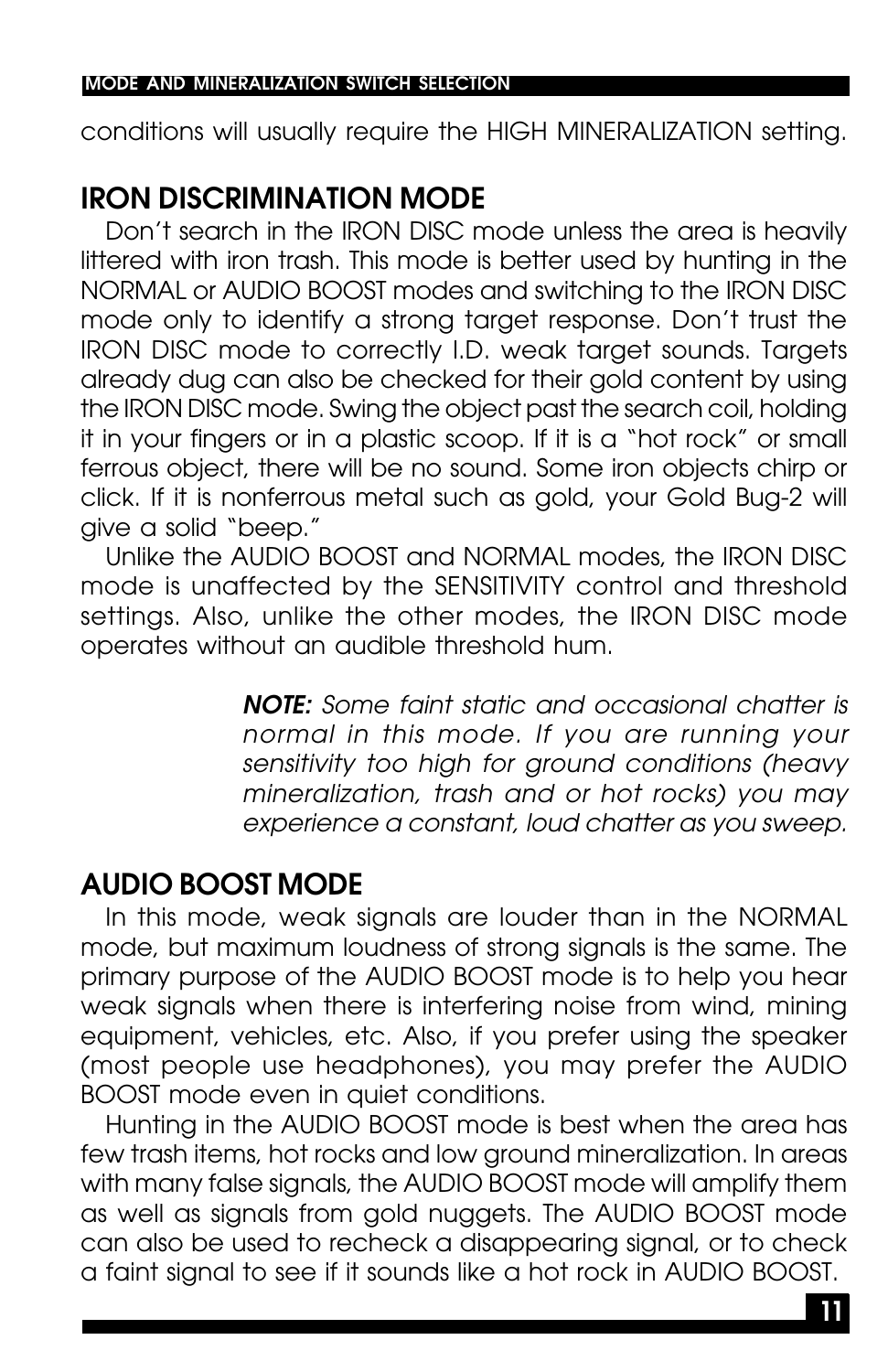## **TURN ON PROCEDURE**



#### **Figure 8.**

The threshold signal is a soft background tone heard when operating the Gold Bug-2, is set by adjusting a metal stem at the rear of the control housing.

**1.** Set your controls as follows: **MODE:** NORMAL **MINERALIZATION: I OW SENS:** 10 **GROUND REJECT:** 10 **VOLUME:** OFF

**NOTE:** You will probably find that most of your searching will be done with the MODE and MINERALIZATION switches set to NORMAL and the SENSITIVITY control set at something less than 10. If you're working in

unfamiliar ground, however, we recommend that you try starting at the maximum sensitivity and LOW MINERALIZATION settings.

- **2.** Hold the search coil waist high, away from any nearby metal.
- **3.** Turn the VOLUME control to 10. A short, loud squawk is normal at turn-on, so if you're wearing headphones, start the volume at 0 and let the audio settle down before you increase it to a level that's comfortable when the coil is passed over a large or shallow target.
- **NOTE:** If your headset has volume controls, set the volume control on your Bug to "10" and your headset volume to zero. Then adjust your headset volume controls to a comfortable level when the coil is passed over a large or shallow target.
- **4.** With the search coil still in the air, rotate the THRESHOLD control on the back of the control housing until you hear a very faint, continuous signal. This is the audio threshold tone you'll need to hear while hunting to maintain optimum performance from your Gold Bug-2.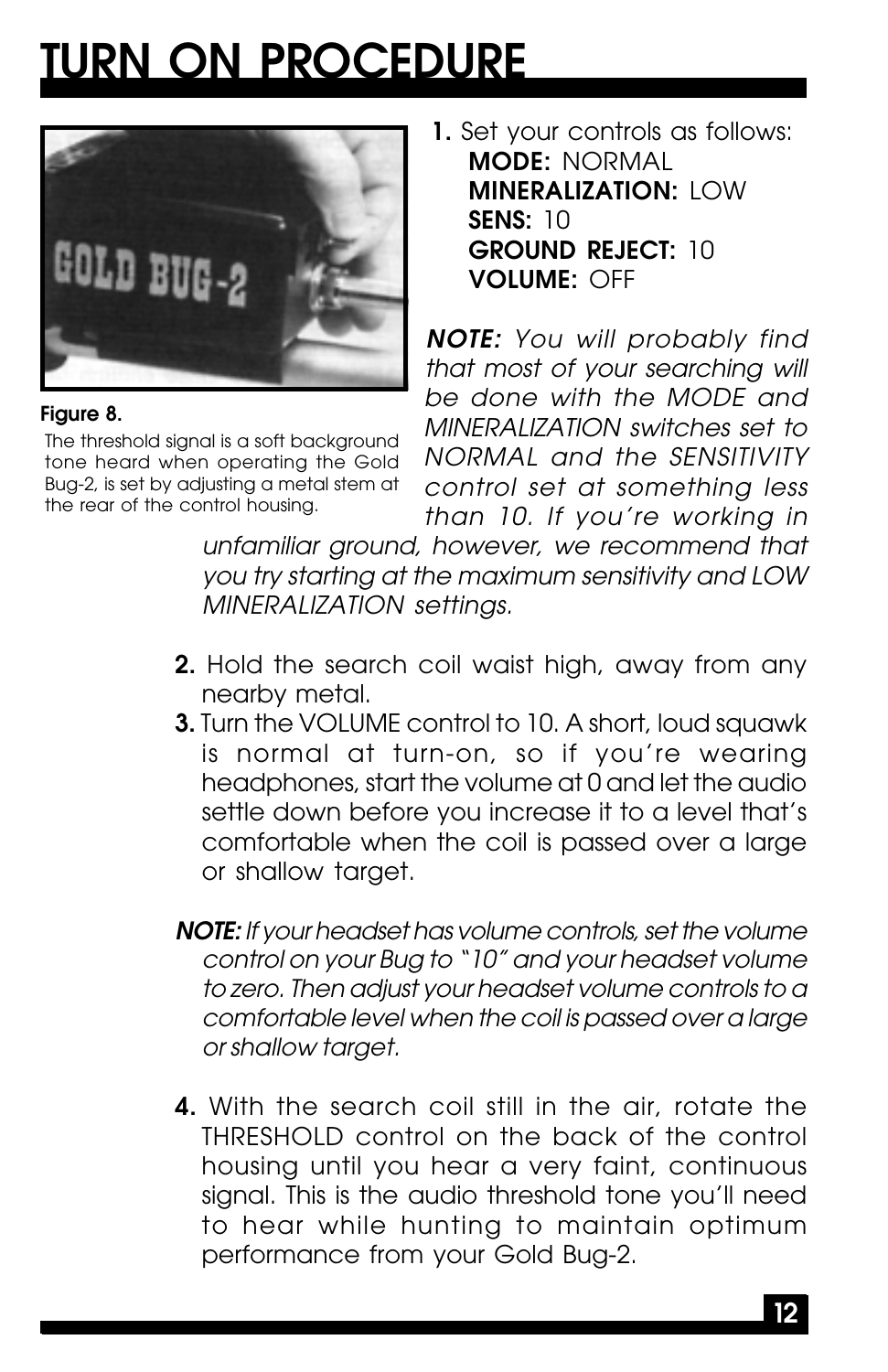## **GROUND REJECT PROCEDURE**

When your Gold Bug-2 is properly tuned or "ground balanced," it will have only a minimum response to ground minerals when the search coil is raised or lowered. Precise adjustment of the GROUND REJECT control is critical to your success. The lower the MINERALIZATION or the higher the SENSITIVITY settings, the more

important it is to maintain proper ground rejection.

If you change the MINERALIZATION setting, you may have to retune your Gold Bug-2 slightly to maintain optimum performance. However, the GROUND REJECT setting should be close enough for pinpointing or for a quick check in one of the other modes. At worst, a change in modes will require only a quick fine tuning.



**Figure 9.**

The GROUND REJECT control consists of a coarseadjustment knob on top of a fine-adjustment knob.

To tune your Gold Bug-2, follow these steps:



#### **Figure 10.**

Tune your Gold Bug-2 by bobbing **3.** Your Gold Bug-2 by bobbing **S**<br>The search coil up and down while **3.** Your objective now is to adjust the search coil up and down while adjusting the GROUND REJECT control.

- **1.** With your controls still set as described in the "Turn On Procedure" (See page 12), hold the search coil parallel to and about 6 inches above the ground.
- **2.** Lower the coil to within an inch or two of the ground and quickly raise it. Note that the threshold tone becomes louder as you lower the coil, disappears when you raised it and finally returns to normal when you hold it 6 inches above ground.
-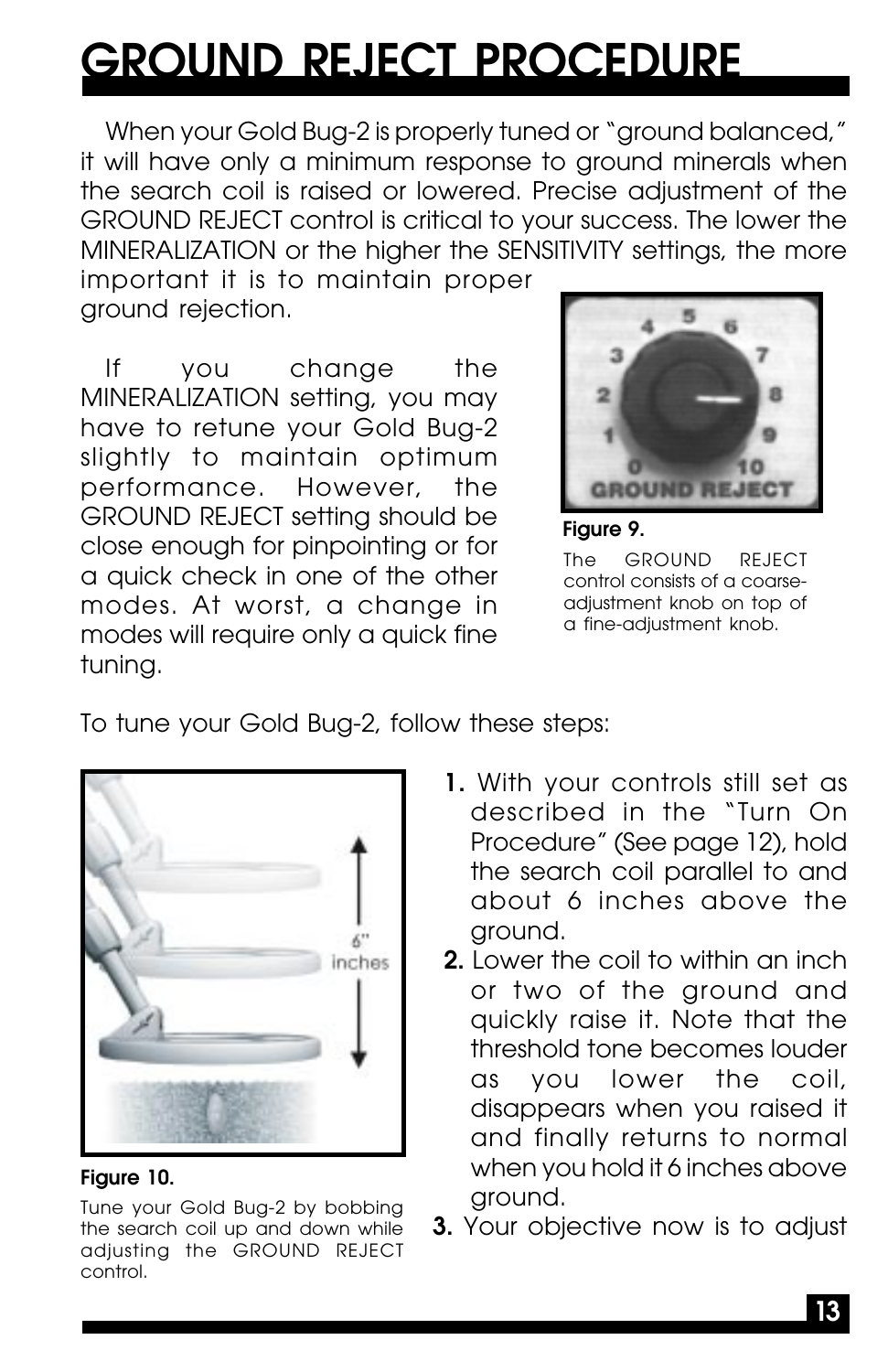the GROUND REJECT control so that there is no change or at least only a small change in the threshold hum as you bob the coil up and down. Start by clicking the small, center knob back to about 8.

- **4.** Bob the search coil up and down once again. One of three things will happen to your threshold hum:
	- **1)** The tone will continue to get louder as you lower the coil and disappear when you raise it.
	- **2)** The tone will disappear as you lower the coil and sound off as you raise it.
	- **3)** The tone will remain the same or change only slightly.
- **5.** If the tone remains unchanged or changes only slightly, you are probably "Ground Balanced." You can fine tune, if required, with the larger knob.
- **6.** If the tone gets louder going down and fades coming up, continue rotating the small knob counterclockwise until the tone change is minimal when you bob the coil. Fine tune with the large knob.
- **7.** If the tone fades going down and increases when the coil is raised, rotate the small knob clockwise until the tone change is minimal, then fine tune with the large knob.
- **8.** With practice, you will learn to click the small knob counterclockwise as you bob the coil. Listen for the change in the tone to switch from the down stroke to the up stroke. Then, while continuing to bob the coil, rotate the large knob clockwise until the tone becomes even or until you hear only a slight change on both the up stroke and the down stroke.
- **9.** If you are having trouble ground balancing, try one or more of the following:
	- **1)** Move to another spot in case you're over a piece of buried metal.
	- **2)** Reduce your SENSITIVITY setting.
	- **3)** Change your MINERALIZATION setting from LOW to NORMAL or from NORMAL to HIGH.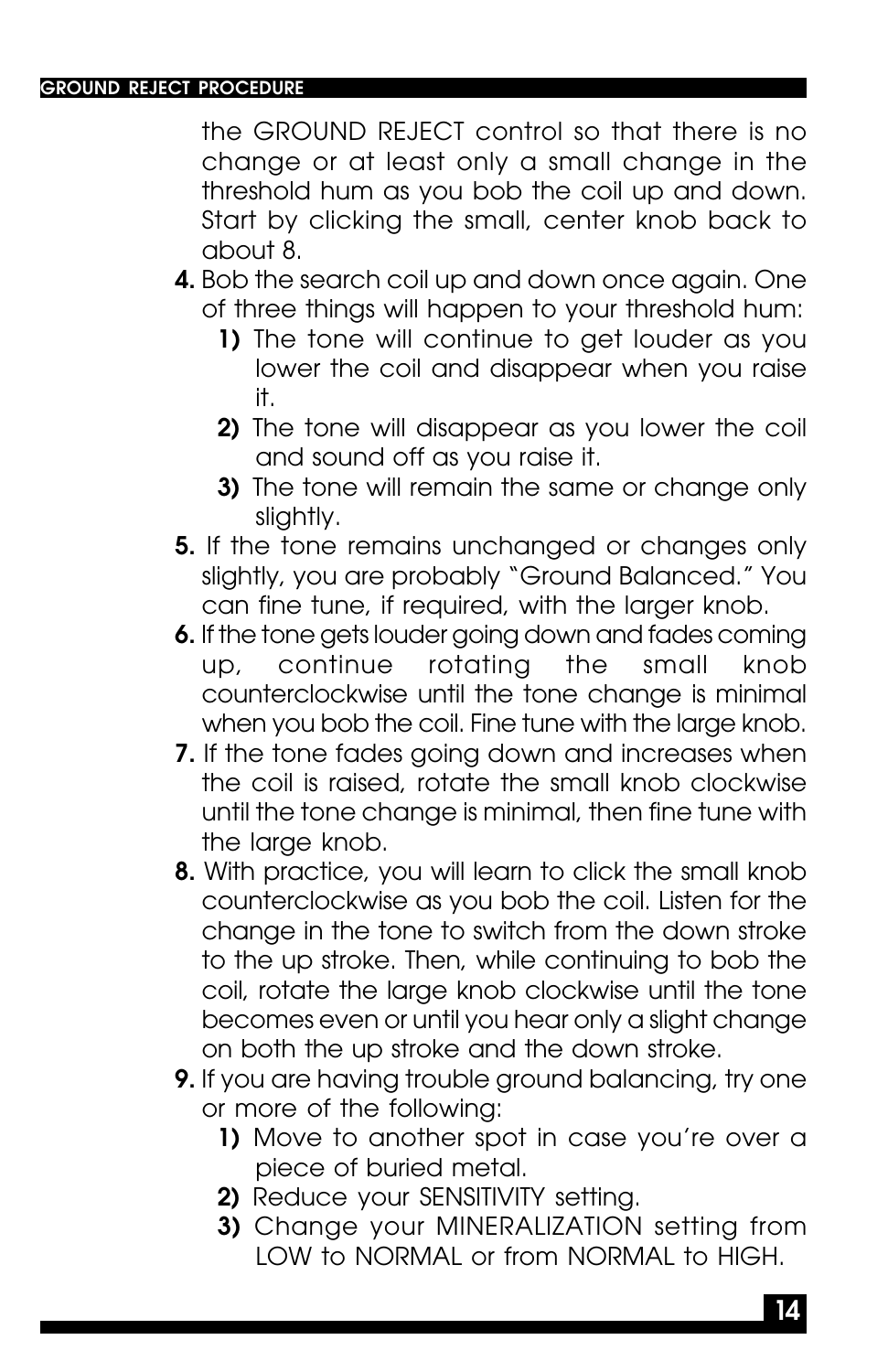## **SEARCHING**

- **1.** Keep the search coil moving at a comfortable rate. Remember that the Gold Bug-2 is a motion detector and responds only when the search coil (or the target) is moving.
- **2.** Keep the search coil parallel to and as close to the ground as possible. This is important for maximum coverage and depth.



#### **Figure 11.**

The Gold Bug-2 is built for balanced searching in a tight semicircle around the front of the operator.

- **3.** Overlap your sweeps at least one half the length of the search coil.
- **4..**Search in a methodical manner and sweep your search coil in a tight semicircle. Pay close attention to where you're going and where you've been.
- **5.** Take your time. If you walk too fast, you won't overlap your sweeps, and you'll miss a lot of ground. If you sweep too fast, you'll lose sensitivity and miss small, deep nuggets that normally would be within the range of your Gold Bug-2.

**6.** Recheck the ground adjustment frequently by raising and lowering the search coil and listening for changes in the

threshold volume. In some nugget-bearing areas, ground mineralization can change drastically within a matter of feet, so check it often.

**7.** Try backing off the sensitivity control if you hear too much ground chatter and false signals. If you find you must decrease the SENSITIVITY control below 5, it's probably a good idea to change the MINERALIZATION setting to NORMAL and set the SENSITIVITY control back to 10. You also might have to retune the GROUND REJECT control slightly. Remember, when you switch from LOW to NORMAL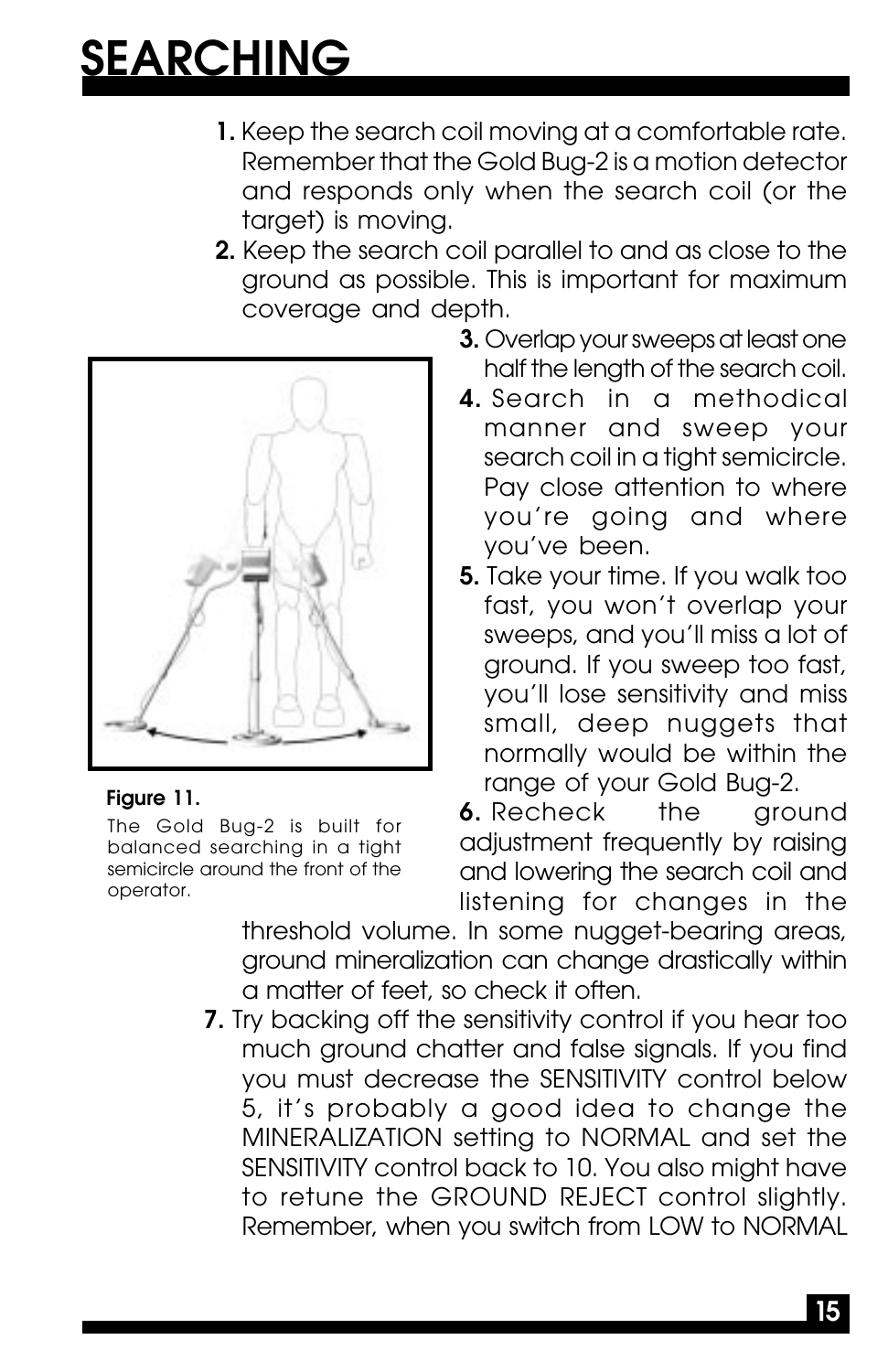#### **SEARCHING**

MINERALIZATION, you also slightly decrease the sensitivity of your Gold Bug-2, and the retune speed increases slightly. This increase in the retune speed helps your Gold Bug-2 ignore abrupt changes in ground mineralization and hot rocks, but it also results in a slight decrease in sensitivity.

- **8.** If, after switching to NORMAL MINERALIZATION, you continue to hear ground chatter and false signals, back off on the SENSITIVITY control again. Still having problems? You must be in an area of extremely high mineralization. The only way to hunt this area is in the HIGH MINERALIZATION setting with the MODE switch in NORMAL. As in the other MINERALIZATION settings, back off on the SENSITIVITY control and readjust the GROUND REJECT control as needed.
- **9.** Avoid hunting in the IRON DISC mode unless the area is so littered with ferrous trash that it's impossible to hunt in any other way. The IRON DISC mode will cause your Gold Bug-2 to ignore ferrous objects and



hot rocks, but it may also cause you to miss small gold nuggets. We recommend that you hunt in either the NORMAL or AUDIO BOOST modes, and switch to the IRON DISC mode to check a target that has already been dug. Targets often come out of the ground covered with dirt, and it's impossible to tell if they're

#### **Figure 12.**

Keep the bottom of your search coil parallel to the ground while sweeping it in a tight semicircle.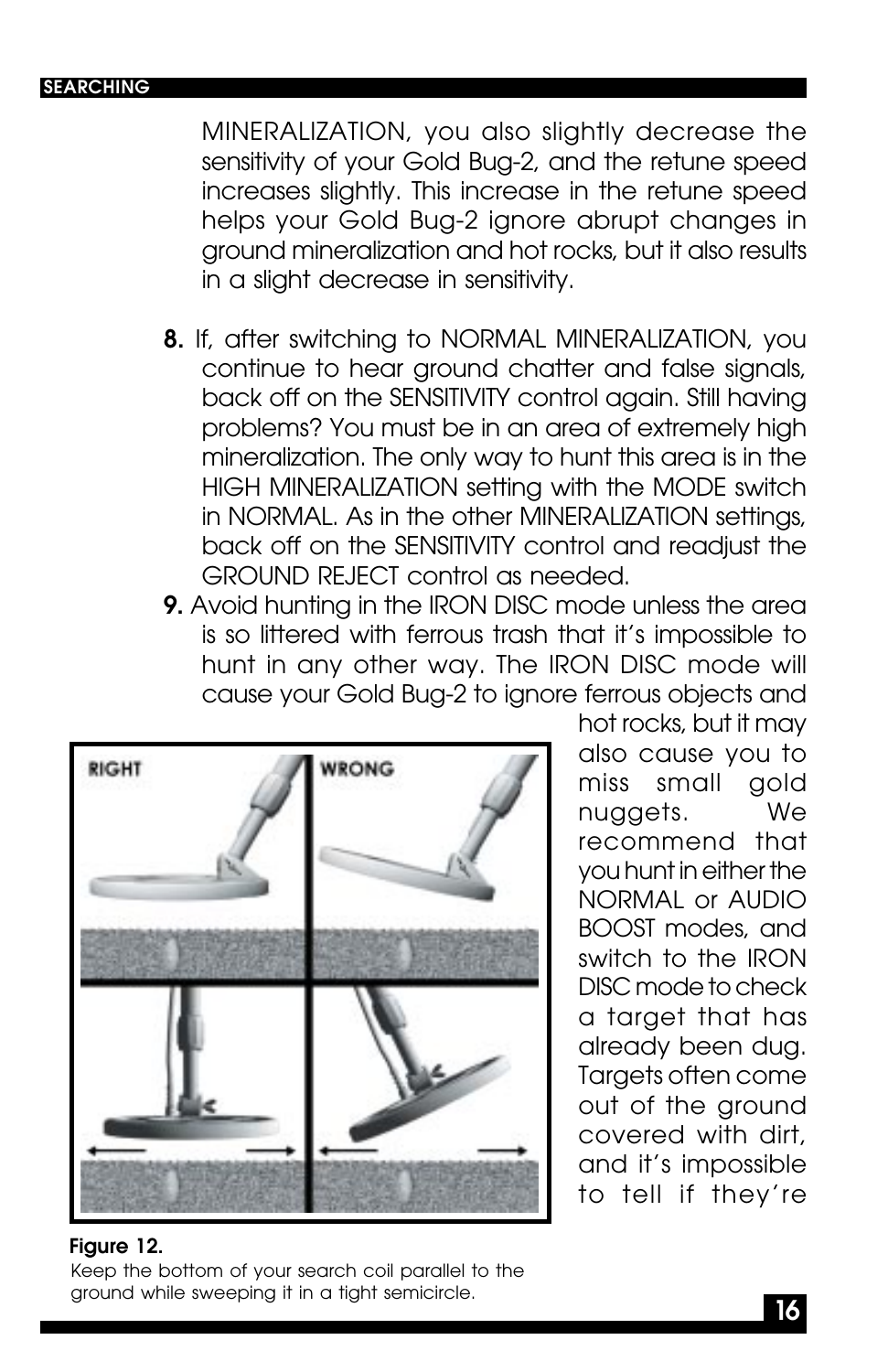ferrous or gold. The IRON DISC mode, however, will ignore most hot rocks and small a ferrous objects while responding to gold and other nonferrous objects.

**10.** You can also use the IRON DISC mode to identify many buried targets that produce a good, strong signal. Once you have zeroed in on a target, switch to IRON DISC and pass the coil over it. If you still get a response, dig it.

**NOTE:** Keep in mind that the IRON DISC mode is not 100-percent accurate. Small and/or deep nuggets giving faint target responses will often be ignored in the IRON DISC mode. Conversely, large iron objects, like a railroad spike, may produce a good signal in the IRON DISC mode. Remember, when in doubt, dig!

## **PINPOINTING**

Always use the same procedure to pinpoint with the Gold Bug-2, regardless of control settings. With a little practice you'll be able to zero in on most targets quickly and accurately. Use this procedure:

- **1.** Once a buried target is indicated by the "beep" of the Gold Bug-2, continue sweeping the search coil from side-to-side, narrowing the search pattern.
- **2.** When you have narrowed the sweep as much as you can and still hear the target, stop the search coil.
- **3.** Now move the search coil forward and then straight back toward you a couple of times. Stop the search coil over the area where you get the strongest response.
- **4.** Move the search coil slowly side-to-side one more time, stopping at the loudest target response.
- **5.** Your target should be below the "HOT SPOT" of the search coil, which is marked with a bull's eye.
- **6.** Slowly move the coil aside, keeping your eyes on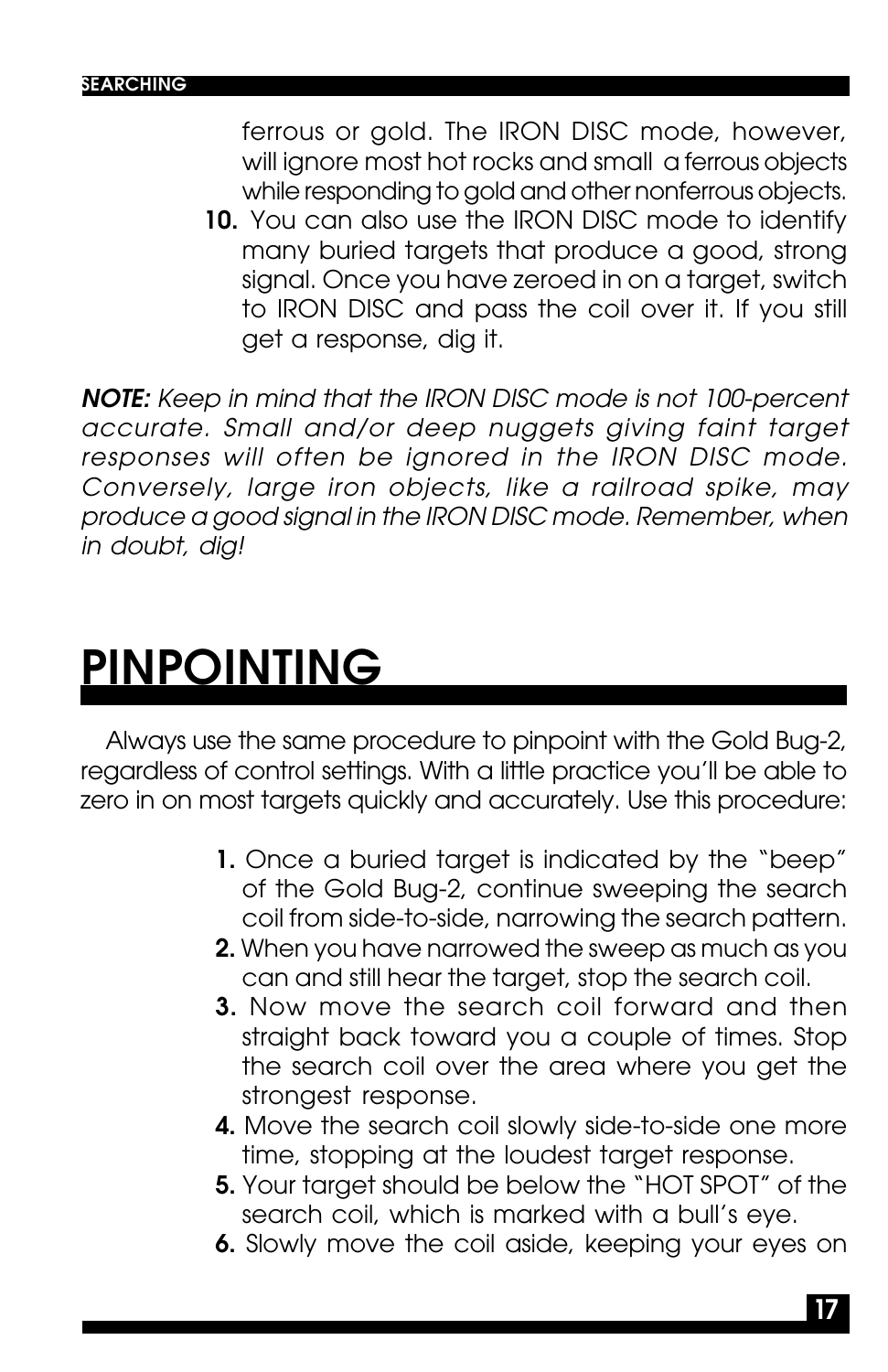#### **PINPOINTING**

the spot where the HOT SPOT was, and quickly mark the target location with your finger or digging tool.

- **7.** For very strong signals, you may improve your pinpointing accuracy by adding one or more of the following steps:
	- **1)** Lift the coil until the signal is just barely heard.
	- **2)** Lower the sensitivity level.
	- **3)** Rest the coil on the ground and move it back and forth very slowly.
- **8.** For very weak signals, try the following:
	- **1)** Switch to the AUDIO BOOST mode.
	- **2)** Move the coil closer to the ground.
	- **3)** Increase the sensitivity level. Recheck your ground adjustment.
	- **4)** Speed up the sweep rate slightly.

### **TARGET RECOVERY**

The moment of truth!

But not so fast . . . take your time. You may have pinpointed a target, but that doesn't mean you can reach down and pick up a nugget. Even if it's lying on top of the ground, you're going to have to determine which of those pebbles really is a gold nugget. And if you have to dig for it, you'll have to determine which handful of dirt is pay dirt. But the worst part is that most of your targets won't be gold. They'll be nails, bullets, junk, hot rocks, etc. The only way to be absolutely sure is to dig them up.

- **1.** Your objective is to recover your target neatly and quickly, leaving virtually no trace of your excavation. Repeat: No trace of your excavation. If you leave the area looking like a battlefield, blame only yourself if it's been declared off limits to metal detectors when you return.
- **2.** Your digging tool should be selected for the type of soil you're in. Most nuggets are found in hard, dry,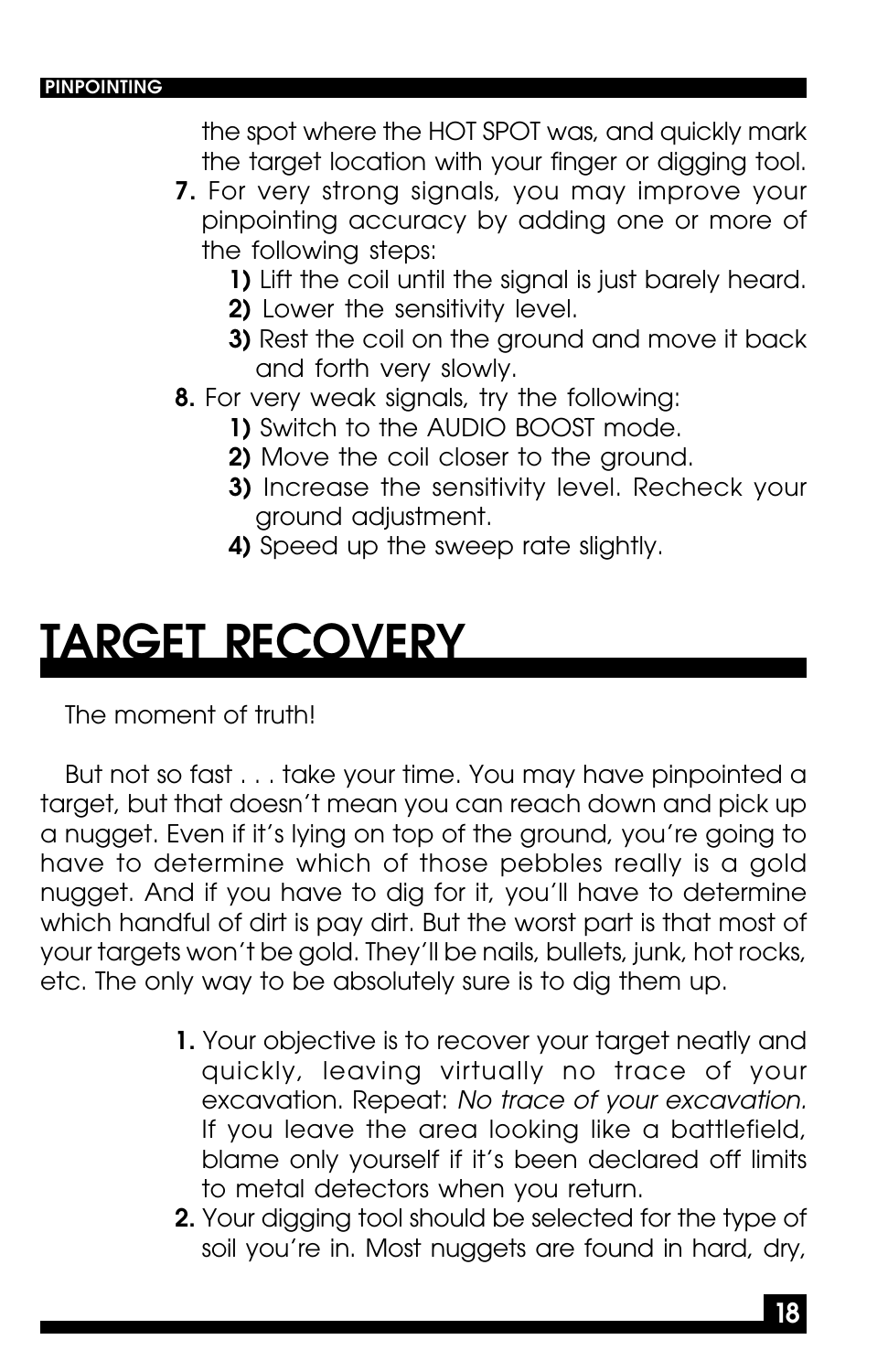rocky ground, so a small pick axe is first choice for most electronic prospectors. Always carry a small magnet to determine if your target is just a nail or some other ferrous object. A ferrous object will stick to the magnet, whereas a gold nugget will not.

- **3.** Once your target has been pinpointed by crisscrossing the target area with your search coil, lay your Gold Bug-2 so that the search coil is within easy reach but not close enough to detect your digging tool as you dig.
- **4.** If the target sounds large (a loud, sharp sound), grab a handful of dirt that you suspect holds the target and pass your hand in front of the search coil. If you don't hear a signal, discard the dirt and pick up another, repeating the process until you hear a signal. If the target is large, you can probably find it by searching your hand.

**NOTE:** Because of the extreme sensitivity of the Gold Bug-2 search coil, the electrical charge of your hand may be picked up as a target. Sounds incredible, but it's true. Therefore, if you pinpoint a target and it sounds small, don't try to identify it by passing a handful of dirt in front of the search coil. The signal you hear may be your hand. Instead, use the sprinkle method. Test the sensitivity of your Gold Bug-2 to your hand by waving your empty hand in front of the search coil. If it's a large target, you may use your hand. The loud signal from a large target will mask any signal produced by your hand.

**19** You can find an elusive target in a handful of dirt by pouring it on top of your Gold Bug-2 search coil. If the first handful doesn't produce a target, pinpoint your target again and grab another, sprinkle it on the search coil, and repeat the process until you've identified your target (hopefully a gold nugget). Remember, many gold nuggets look just like a brown clump of dirt until you get them home and wash them off. Only your Gold Bug-2 knows the difference in the field.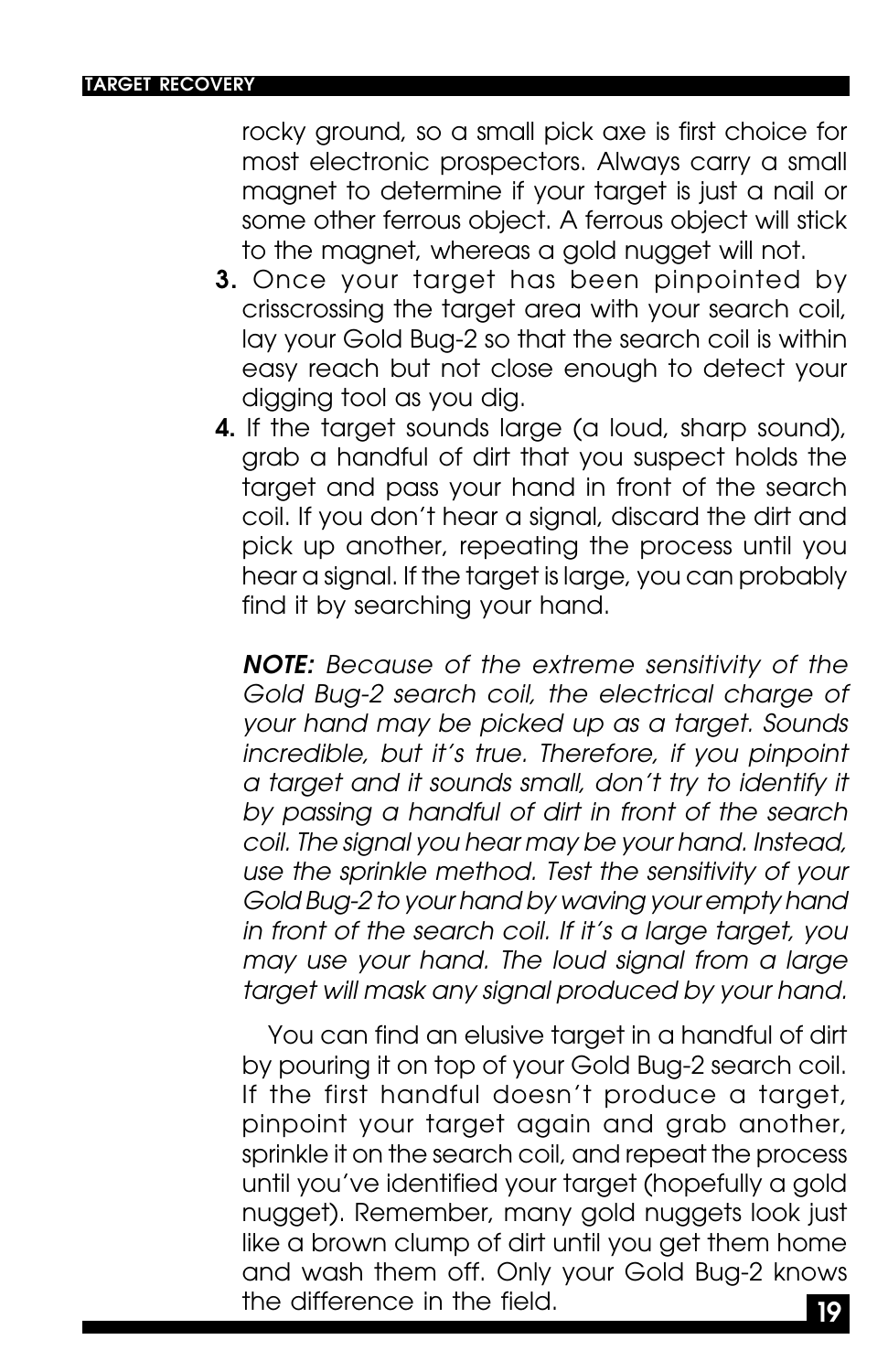#### **TARGET RECOVERY**

**5.** If the target sounds small (faint and soft), sprinkle some of the target dirt on top of the Gold Bug-2 search coil. If you get a response, you can set aside the rest of the dirt in your hand and concentrate on the dirt on your coil. If you get no response from your coil, sprinkle more dirt on the coil until you hear a signal. By repeating this process several times you should be able to identify even a very small target.

**CAUTION:** Use the sprinkle method sparingly and carefully. If you wear a hole in the top of your search coil, it won't be covered

- **6.** Recheck your target area to make sure you're not leaving a second target behind.
- **7.** Scrape all loose dirt back in the hole and move on only after the area appears as it was before you got there.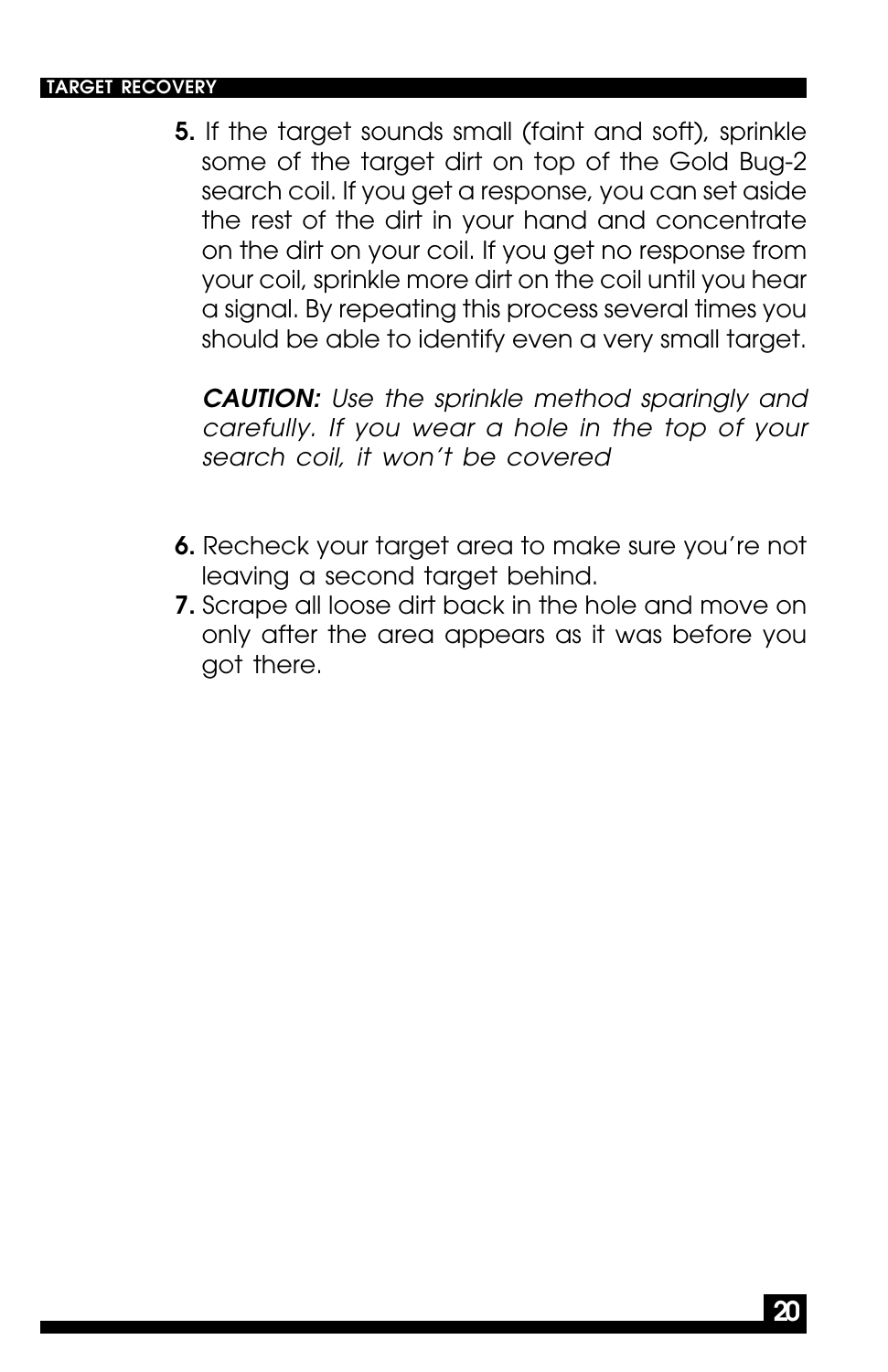## **FALSE SIGNALS**

A false signal occures when something that shouldn't sound like a good target sounds like one. For example, the Gold Bug-2 may detect metal in your boots if you swing your search coil too close to your feet. Here's some other sources of false signals, and here's what to do about them.

> **1. Hot Rocks:** Mineralized rocks that respond like metal. **Solutions:** Most hot rocks seem to be on top of the ground, so you can just kick them out of the way and recheck the ground beneath them. The Gold Bug-2 will ignore some hot rocks. Certain other types of hot rocks have their own distinctive sound, which you'll learn to recognize. Or you can "tune-out" most hot rocks in the air or on the ground by adjusting the GROUND REJECT knob right over the rock. If it's a nugget, you won't be able to tune it out unless it's very small. Many strong hot-rock signals will disappear rapidly when you lower the sensitivity level, whereas a strong nugget signal will just get weaker. Of course, the best way to check a possible hot rock is to flip your mode switch into "IRON DISC."

**2. Highly Mineralized Soil:** Unfortunately, this is where most nuggets are found. The Gold Bug-2 will handle all but the very worst soil.

**Solutions:** Switch to the HIGH mineralization setting. Ground adjust very carefully and often. Lower the sensitivity. Ground adjust to a height just high enough to eliminate most false signals and adjust your stem length to sweep at that height.

- **3. Dissolved Salts:** On a wet ocean beach or moist inland soil. **Solutions:** Same as highly mineralized soil.
- **4. Junk:** Nails, pull tabs, beer cans, etc. The Gold Bug-2 was designed for extreme sensitivity to small bits of gold. That means it's also extremely sensitive to small bits of ferrous metal.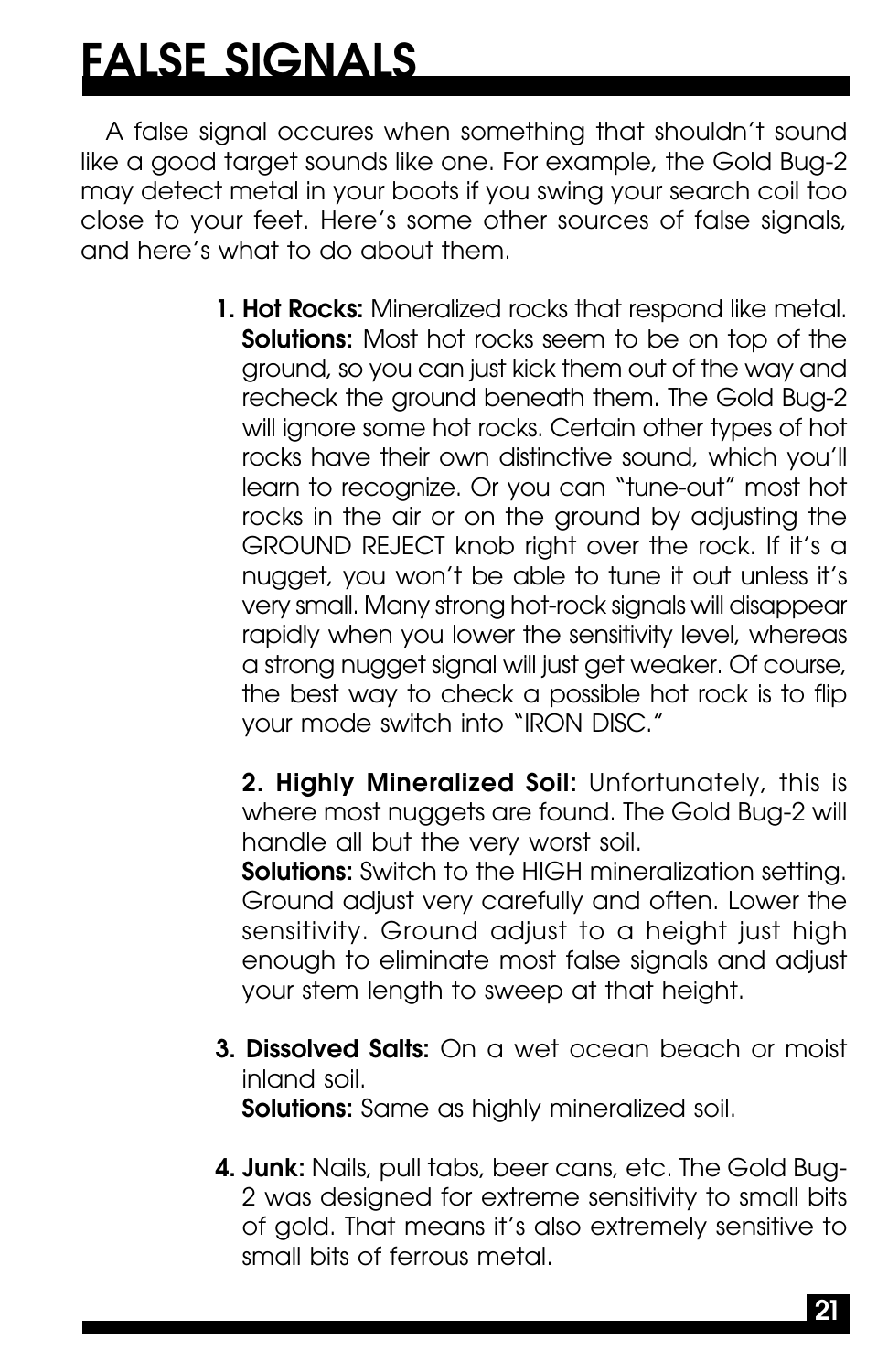#### **FALSE SIGNAL**

**Solution:** Hunt in the NORMAL MODE, but use the IRON DISC Mode to check targets to see if they're ferrous. Fortunately, there's not much junk in nugget country, and with practice you'll be able to recognize a lot of it. Nails, for example, will respond with two beeps across the length of the nail (end to end), but only one beep when the search coil is swept at right angles to the length of the nail. Also, most trash is shallow and comes in bigger sizes than nuggets. Hence, it will sound different, especially in the AUTO TUNE MODE. Trash will sound off over a larger area of the coil, the tone will be louder and the pitch will increase more, starting out at a low beep and increasing to a loud signal.

**5. Digging Tool:** If you're carrying a digging tool in one hand, your Gold Bug-2 may sound off each time you swing the coil beneath it. **Solution:** Hold the digging tool behind your back or up above your waist.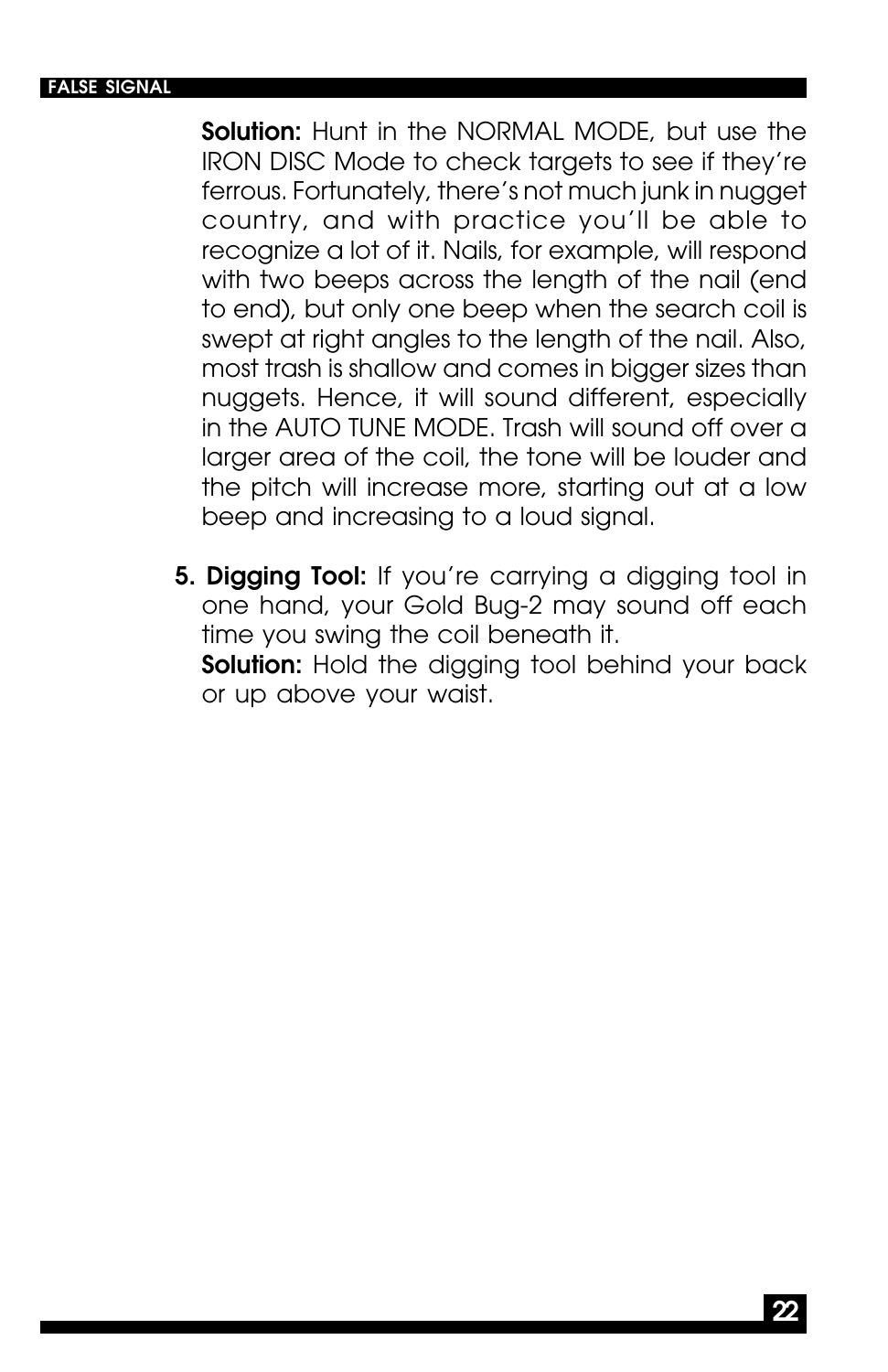## **OPERATING TIPS**

- **1.** We've already said it, but it bears repeating: take your time, overlap your sweeps, keep your coil close to the ground, recheck your ground adjustment often.
- **2.** Use good headphones: Your Gold Bug-2 will detect small, deep nuggets other detectors have missed. But to hear the very faintest targets, you'll need headphones.
- **3.** Bury a small nugget and check it at different depths, sensitivity levels and in each mineralization and mode setting. Pay close attention to the nugget's response compared to the response of hot rocks, nails and other targets. Take a small nugget with you and do the same thing when searching in unfamiliar soil.
- **4.** Practice. The Gold Bug-2 is easy to use, and it's highly sensitive to gold. But you still have to learn how to use it. Read this instruction manual thoroughly and use your Gold Bug-2 often. You'll develop your own special techniques for optimum performance in the type of soil you're searching. Whatever works best for you is right, but you'll have to put in hours of searching to really know what "right" is.
- **5.** Research. Spend more time deciding where to search. The odds are in your favor if you look where gold has already been found. If you know of a spot that's yielded nuggets to other detector users, but has been "hunted out," that's Gold Bug-2 territory. Chances are you'll find the small or deep ones they missed.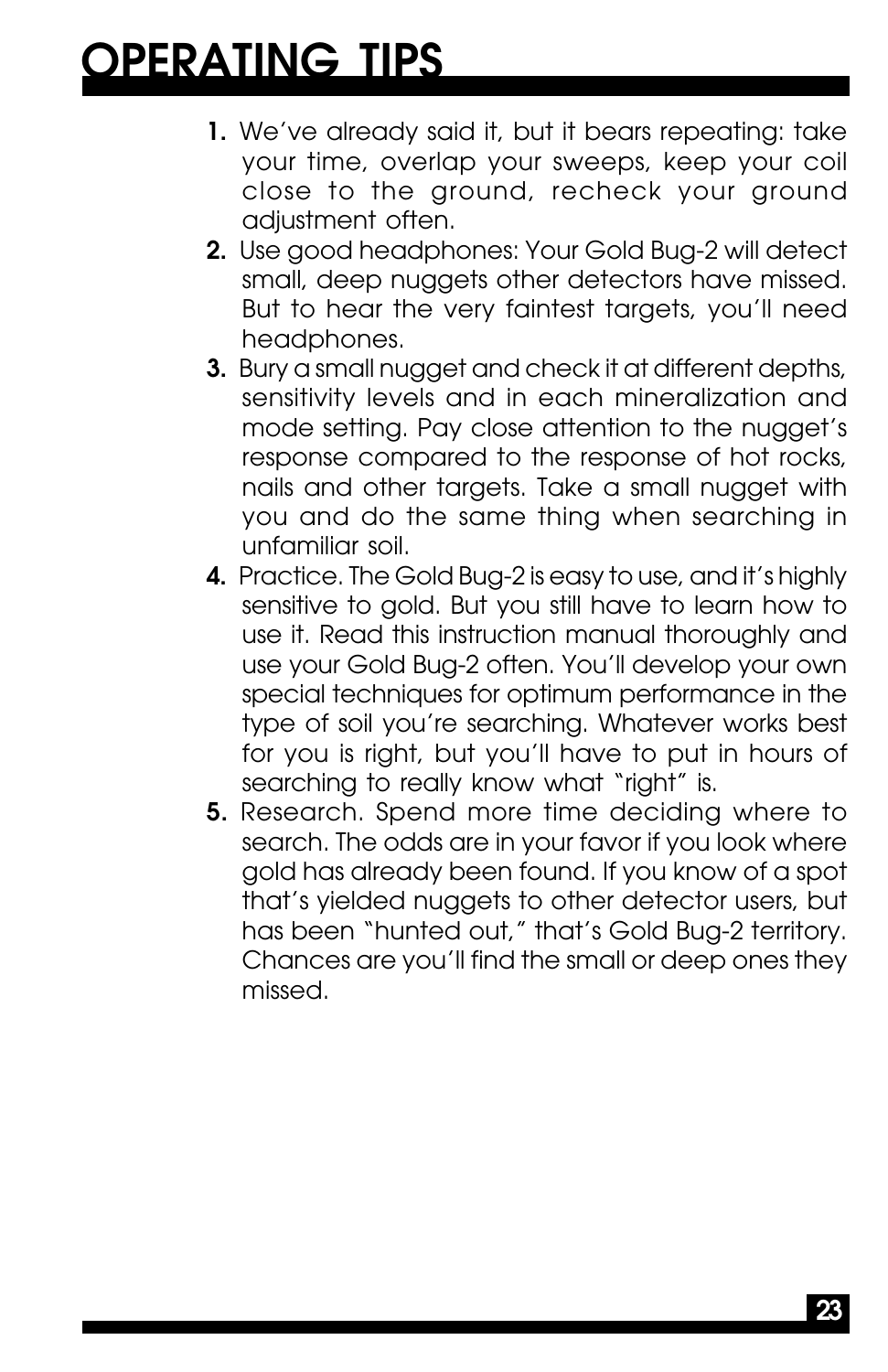### **COIN SHOOTING, BEACH AND RELIC HUNTING**

There's no reason why you can't use your Gold Bug-2 for "coinshooting" in parks, relic hunting old town sites or hunting on the beach. True, the Gold Bug-2 was designed for prospecting, but it's also suitable for Treasure Hunting. Like most coin-shooting and relic hunting machines, the Gold Bug-2's iron discrimination mode can be used to filter out trash targets in areas where relics and coins are normally found.

## **BATTERY REPLACEMENT**

Two 9V transistor batteries are located in separate compartments at the rear of the Gold Bug-2 control housing. We recommend using name-brand alkaline batteries, which usually give 25-35 hours of life. Lithium batteries may last twice as long but cost more than twice as much. Nickel cadmium rechargeables give out after about 7 hours. Carbon-zinc batteries may last half as long as alkalines, at best.

- **1.** To replace the batteries, open the battery compartment by gently pressing down on the battery door latches. The doors are tethered with short, nylon string. Do not attempt to completely remove them.
- **2.** Tilt the housing gently, and the batteries will slide out.
- **3.** Insert the new batteries. Make sure the contact end goes in first and you match the polarity markings on the control housing.
- **4.** To close, simply hook the lower edge of the battery door over the inside of the battery compartment and gently push it shut.
- **5.** Push the latch up to make sure it has snapped in place.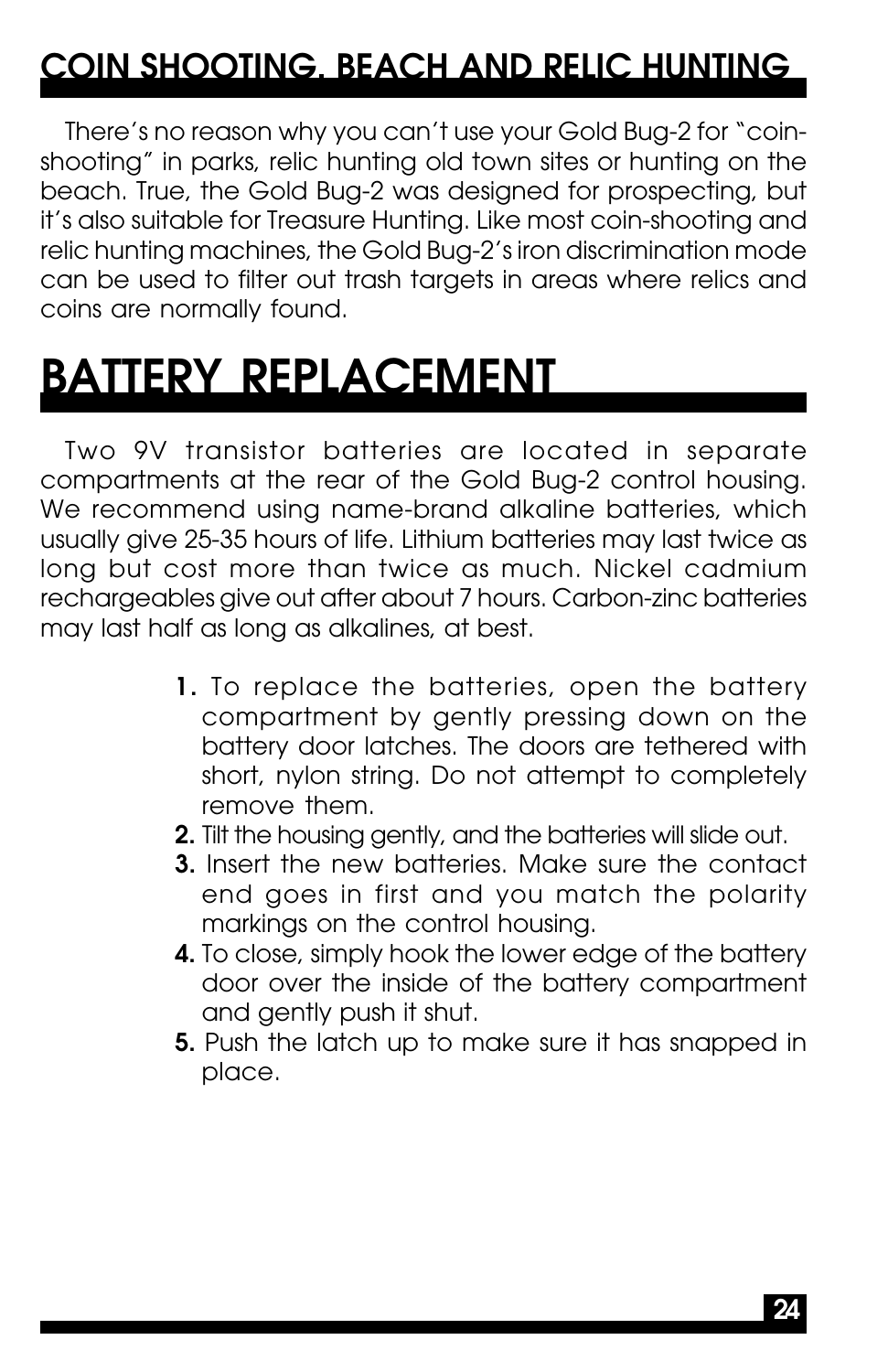

#### **Figure 13.**

Your Gold Bug-2 operates on two 9V batteries that drop into compartments at the rear of the control housing. Snapping the door latch in place makes the battery connection.

### **MAINTENANCE**

Your Gold Bug-2 doesn't require a lot of care but there are a few things you should do to keep it in peak operating condition.

- **1.** If you're not going to be using it for awhile, take the batteries out. Acid damage cause by leaking batteries can be severe.
- **2.** Avoid extreme temperatures. Don't leave it inside a closed car sitting in the sun. Even worse, the trunk of a car.
- **3.** If you "scrub" the search coil on the ground, you'll eventually wear through the bottom. Replacement coils are expensive. Instead, invest in an inexpensive coil cover.
- **4.** Although the Gold Bug-2 control housing is moisture and dust resistant, it's a good idea to put a plastic bag or the optional "rain cover" over the control housing if you're hunting in the rain.
- **5.** Keep your Gold Bug-2 dry and clean. Wipe off the lower stem before sliding it into the upper stem, and keep the lock nut free of sand and dirt.

**25**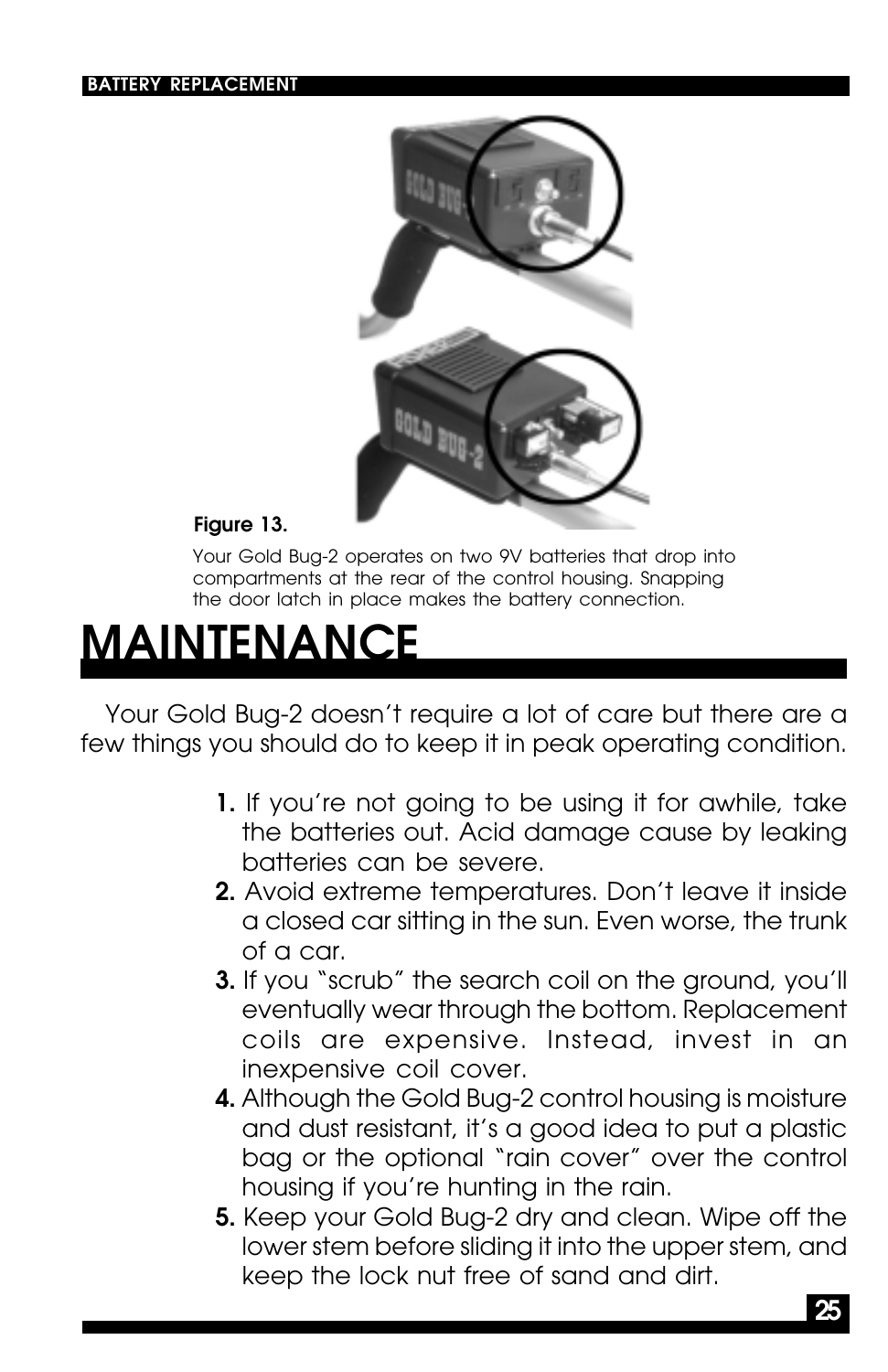### **TREASURE HUNTERS' CODE OF ETHICS**

### **LETS PRESERVE OUR TREASURED SPORT!**

Laws governing the use of metal detectors are becoming more and more common. In many countries, the use of metal detectors is illegal or severely restricted. Don't let this happen in your area.

**ALWAYS** get permission to hunt on private property.

**ALWAYS** leave a site cleaner than you found it. Take at least some trash with you or, if you can, take it all.

**ALWAYS** fill in your holes neatly whether you're in a city park or remote wildernessness. Leave the land as it was before you disturbed it.

**ALWAYS** obey all laws relating to Treasure Hunting.

**ALWAYS** return valuable property if you can locate the original owner.

**ALWAYS** do whatever you can to give the hobby of Treasure Hunting the good image it needs and deserves.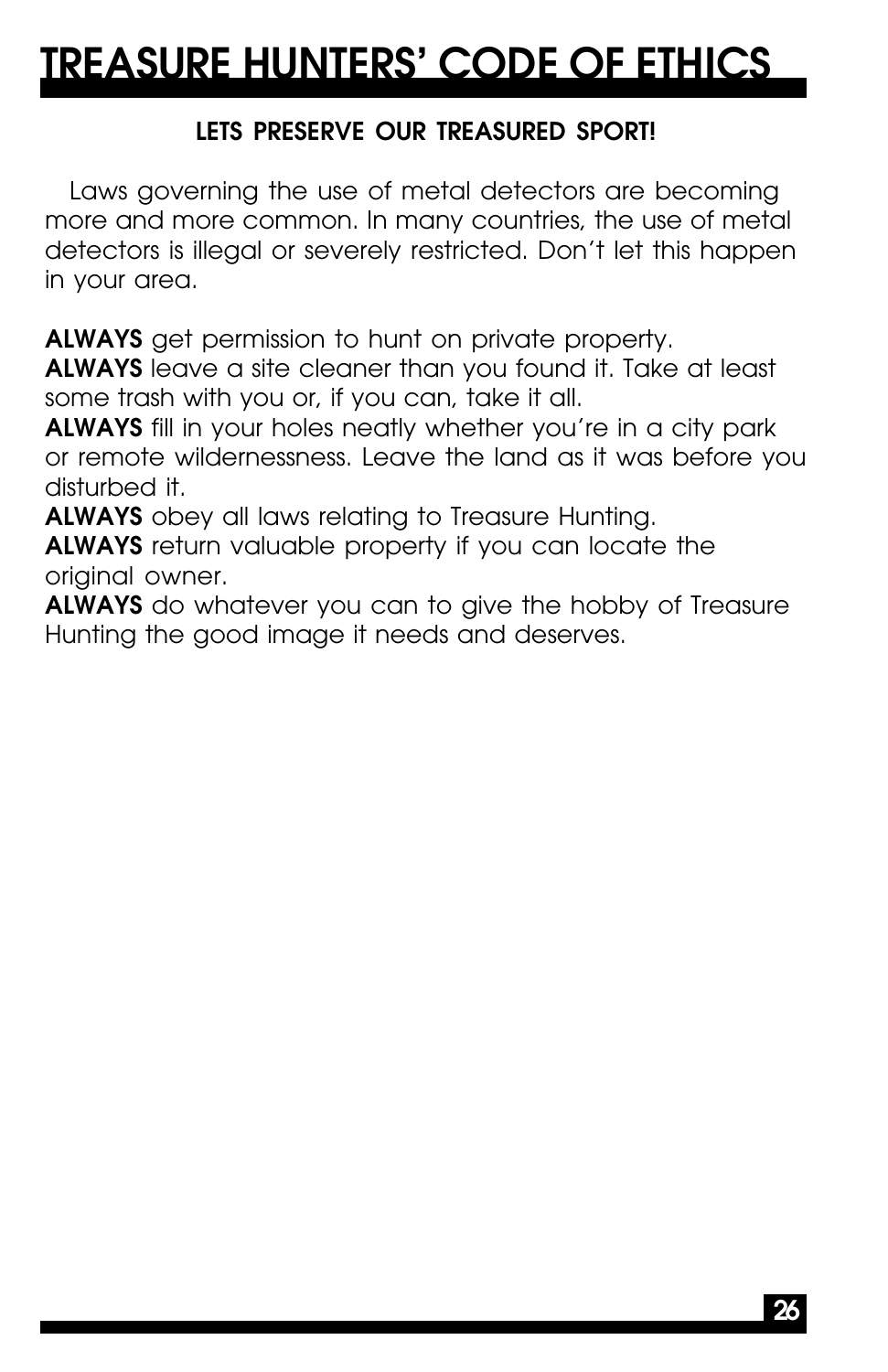### **Where To Use Your Metal Detector In The U.S.**

**National Forest and Federal Lands**—Metal detecting is allowed only by special permit acquired from the federal government. Each area has a district office.

**Corps of Engineers, Lakes, Shorelines and Lands**—Permission has been granted only on predisturbed sites, such as beaches and attached swimming areas. New Corps lakes and lands must be okayed by the main office of the Army Corps of Engineers. Each area has a district office.

**State Parks and Lands**—Some state parks are open to metal detecting, but some are not. Always check with the park ranger before attempting to use your detector.

**Bureau of Land Management (BLM) Lands**—Some areas are open for metal detecting, and some are not. Always check with the district office.

**City or County Park Lands**—Most are open to metal detecting unless notice is given by a sign or city ordinance. When in doubt, always check with the City's Parks and Recreation Department. **Public School Grounds**—Most are open to metal detecting unless notice is given by a sign, city ordinance, law enforcement official, or school employee. You should always check with the school office first.

**Privately Owned Lands (Private Property)**—Permission is required and it is always best to have the permission in writing.

**Historically Marked Lands or Sites**—Metal detecting is not allowed. Don't even think about it.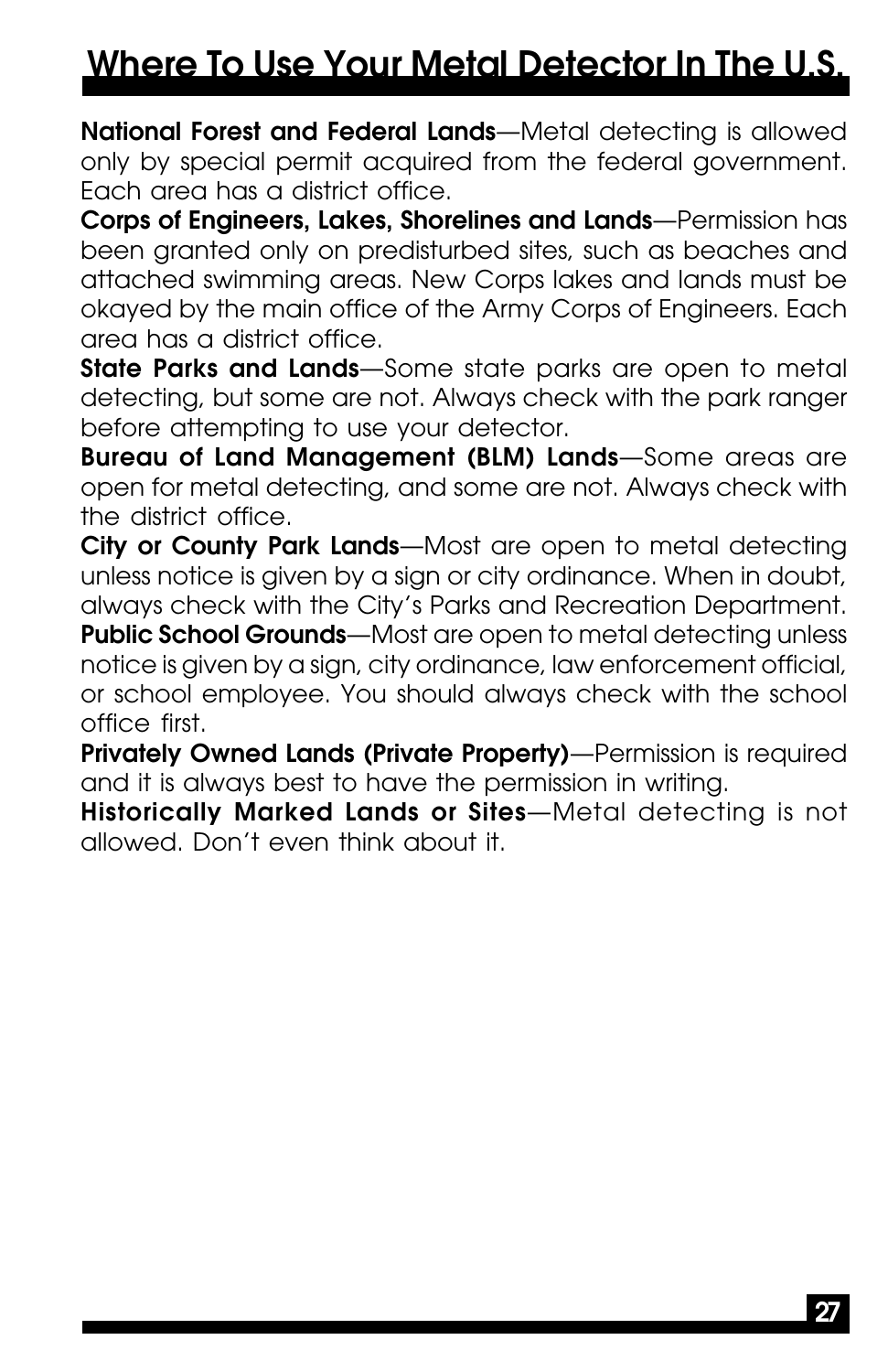# **SPECIFICATIONS <sup>0</sup>**

|                                          | Control Housing  1.0 lbs.<br>Handle and Coil 1.9 lbs.                                                                                                  |
|------------------------------------------|--------------------------------------------------------------------------------------------------------------------------------------------------------|
|                                          |                                                                                                                                                        |
|                                          | 2. All-metal Autotune (Audio Boost) <sup>®</sup><br>3. Iron Discrimination $\Phi$                                                                      |
| Mineralization Settings  1. High Mineral | (attenuated, fast autotune)<br>2. Normal Mineral (fast autotune)<br>3. Low Mineral<br>(gain boosted, slow autotune)                                    |
|                                          | Ground Adjustment  Manual, 16-turn, vernier dual-shaft,<br>precision potentiometer                                                                     |
|                                          | Control Housing  Dust, Moisture Resistant  Yes<br>Audio Output  Speaker  2" Moisture Resistant                                                         |
|                                          | Headphone Jack 1/4"<br>stereo/mono                                                                                                                     |
|                                          | Manual Threshold Tuning  Located on rear of housing,<br>effective in all-metal, autotune modes                                                         |
|                                          | Search Coil  Type  Elliptical, Co-Planar<br>Size  10" X 5" standard,<br>other sizes available<br>Shielding  100% ESI Coverage ®<br>Interchangeable Yes |
|                                          |                                                                                                                                                        |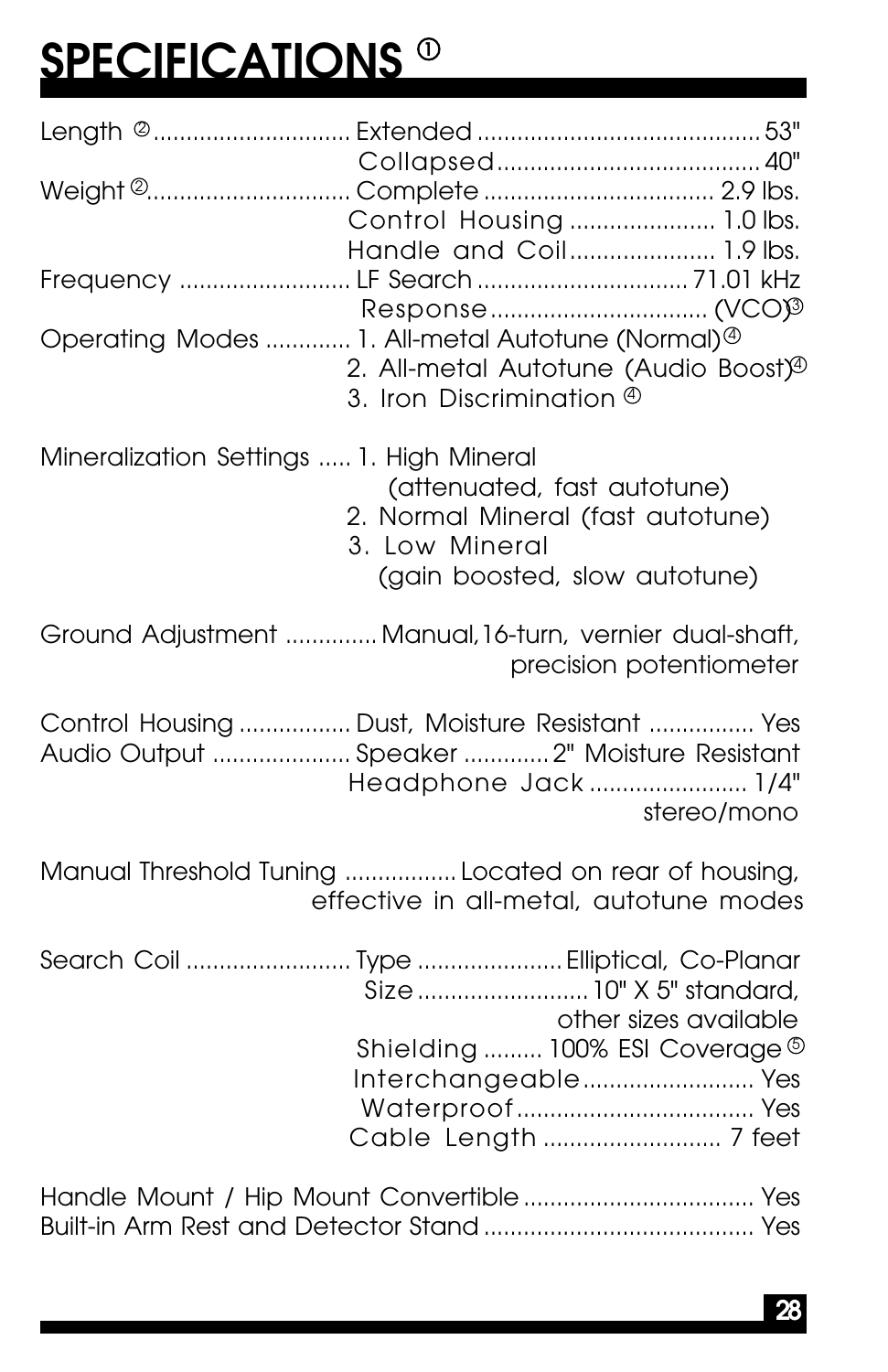| Life-Carbon Zinc 2 10-20 hours |  |
|--------------------------------|--|
| Life-Alkaline 2 25-35 hours    |  |
|                                |  |

#### **Notes:**

**SPECIFICATIONS**

**1.** Subject to improvement or modification without notice.

**2.** Approximate.

**3.** Voltage Controlled Oscillator. Volume and frequency increase as target is approached.

**4.** The Gold Bug-2 is a "motion" detector. The search coil must be moving at least slightly to detect a target.

**5.** Electro-Static Insulated to eliminate certain types of false signals.

**Fisher Research Laboratory does not warrant suitability to specific use. Fisher Research Laboratory shall in no event be liable for any direct, incidental, consequential or indirect damages.**